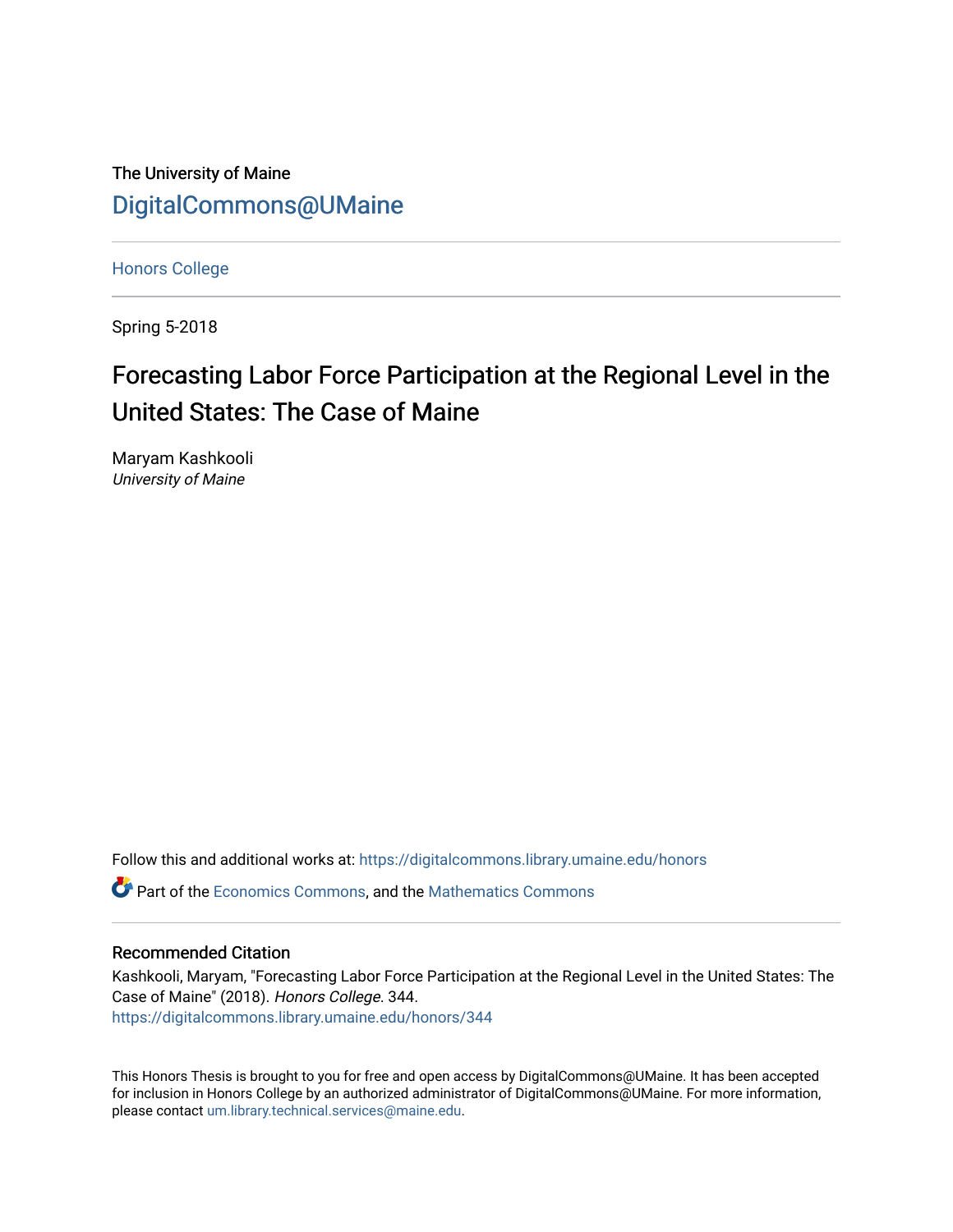### FORECASTING LABOR FORCE PARTICIPATION AT THE REGIONAL LEVEL IN

# THE UNITED STATES: THE CASE OF MAINE

by

Maryam Kashkooli

A Thesis Submitted in Partial Fulfillment of the Requirements for a Degree with Honors (Economics & Mathematics)

The Honors College

University of Maine

May 2018

Advisory Committee:

Andrew Crawley, PhD, Assistant Professor of Economics, Advisor Caroline Noblet, PhD, Assistant Professor of Economics James Breece, PhD, Associate Professor of Economics Pushpa Gupta, PhD, Professor of Mathematics Adam Crowley, PhD, Honors Preceptor, Professor of English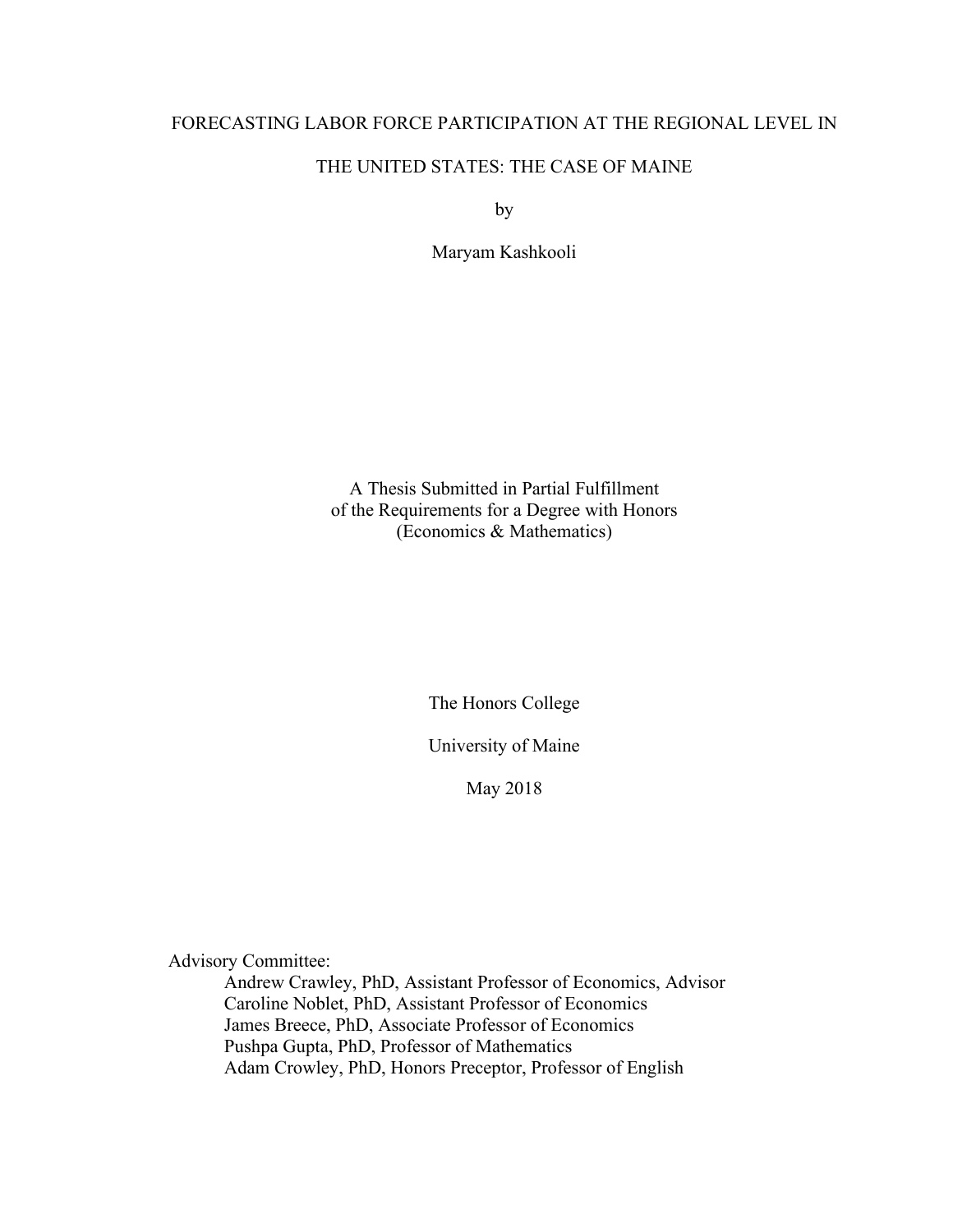#### ABSTRACT

This project attempts to investigate the future of labor force participation in Maine using an econometric forecasting approach. Forecasting has become an increasingly popular form of statistical analysis which uses historical distributions to help estimate future distributions of econometric models. There exists extensive literature on forecasting employment, however the literature on forecasting labor force participation is relatively small. I adapt existing econometric models and make use of time series information on sociodemographic factors such as age and net migration in order to determine how Maine's changing demographic structure is affecting its labor force and how these effects will carry on into the future.

This study incorporates two separate disciplines—economics and statistics. The knowledge from this study has implications for the state of Maine and to policy makers, as it investigates which demographic factors have the greatest effect on labor force participation in Maine, and which policy areas can be improved in order to retain labor force participation, and consequently encourage economic growth, in the long run.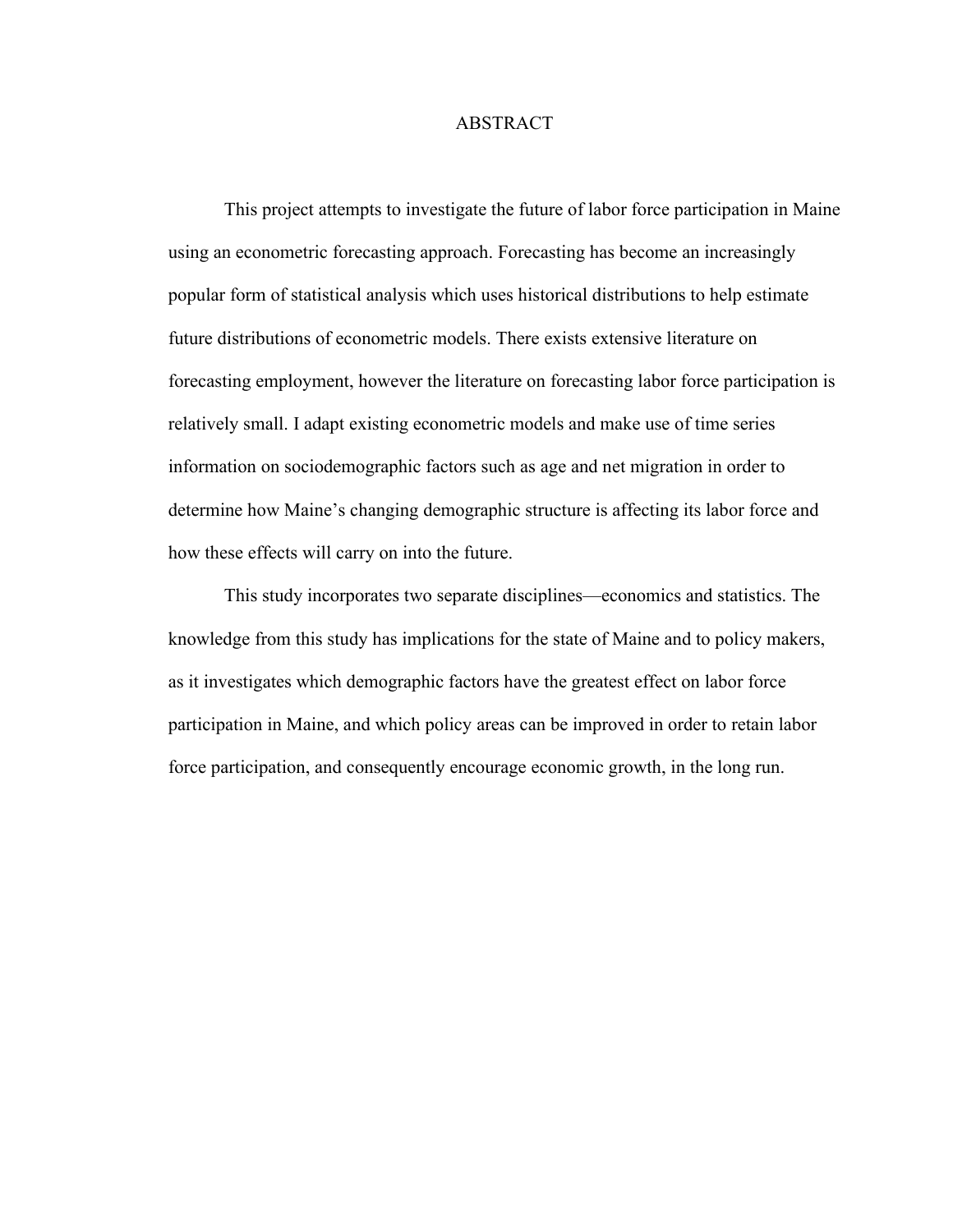#### ACKNOWLEDGEMENTS

I would like to give a special thanks to Dr. Andrew Crawley for taking on the role as my advisor. He went above and beyond to help me complete this thesis and continuously supported and encouraged me, despite the setbacks we faced along the way. I would also like to acknowledge and thank the other members of my committee for taking time out of their busy schedules in order to support me on this journey.

I would also like to extend a special mention to all of the professors and mentors that have had an impact on my education at The University of Maine over the past four years, I could not have asked for a better college education experience. Lastly, I would like to thank Dr. Mario Teisl and Karen Moffet for making the Economics department such a fun and welcoming place to be over the past four years.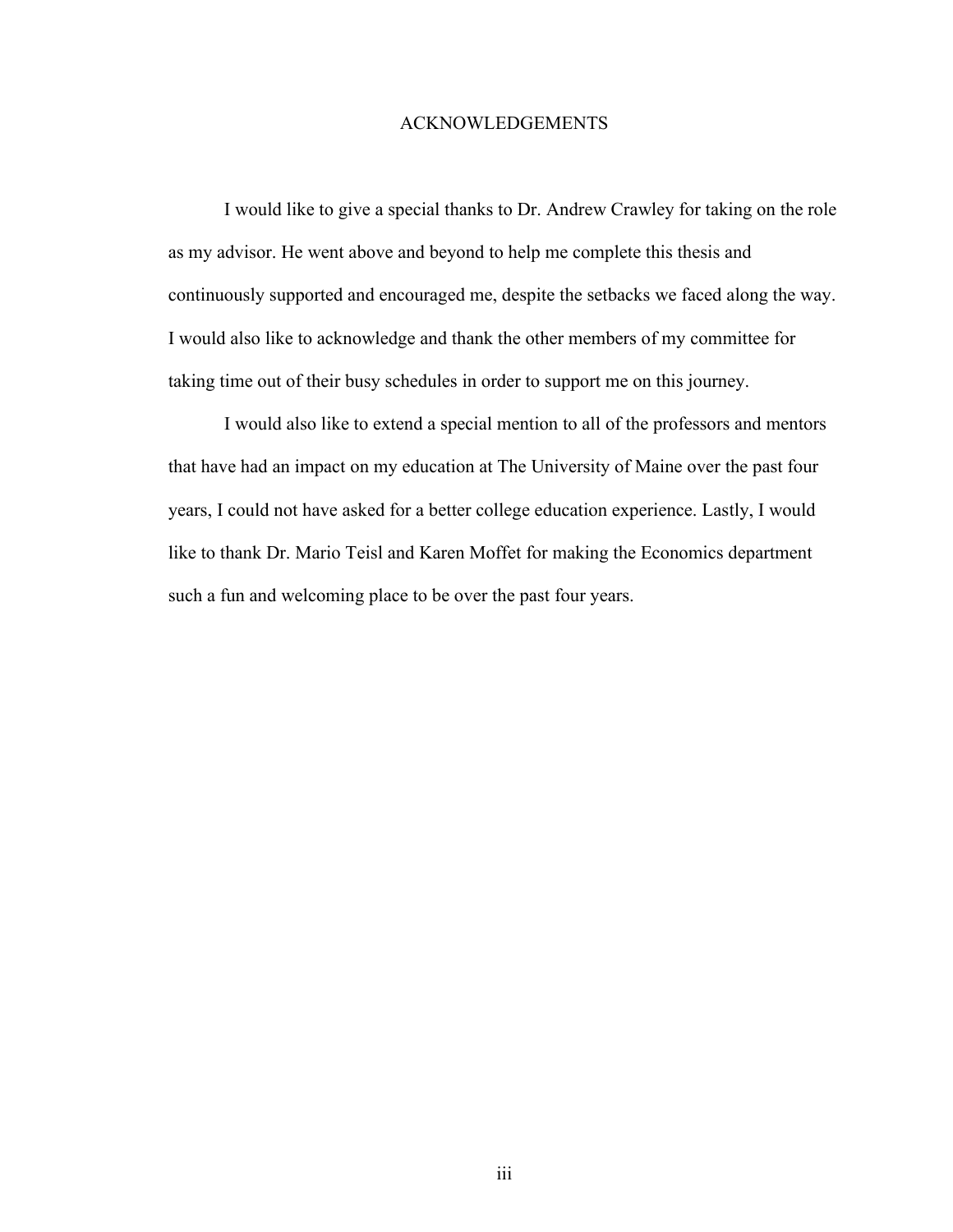# TABLE OF CONTENTS

|            | List of Figures and Tables            | $\mathbf V$  |
|------------|---------------------------------------|--------------|
| I.         | Introduction                          |              |
|            | Background                            | $\mathbf{1}$ |
|            | Objective                             | 6            |
|            | Forecasting                           | 10           |
| П.         | Methodology                           | 12           |
|            | Data                                  | 12           |
|            | Model                                 | 15           |
| Ш.         | <b>Empirical Findings</b>             | 17           |
| IV.        | Discussion of Findings and Conclusion | 22           |
| References |                                       | 25           |
|            | Author's Biography                    | 27           |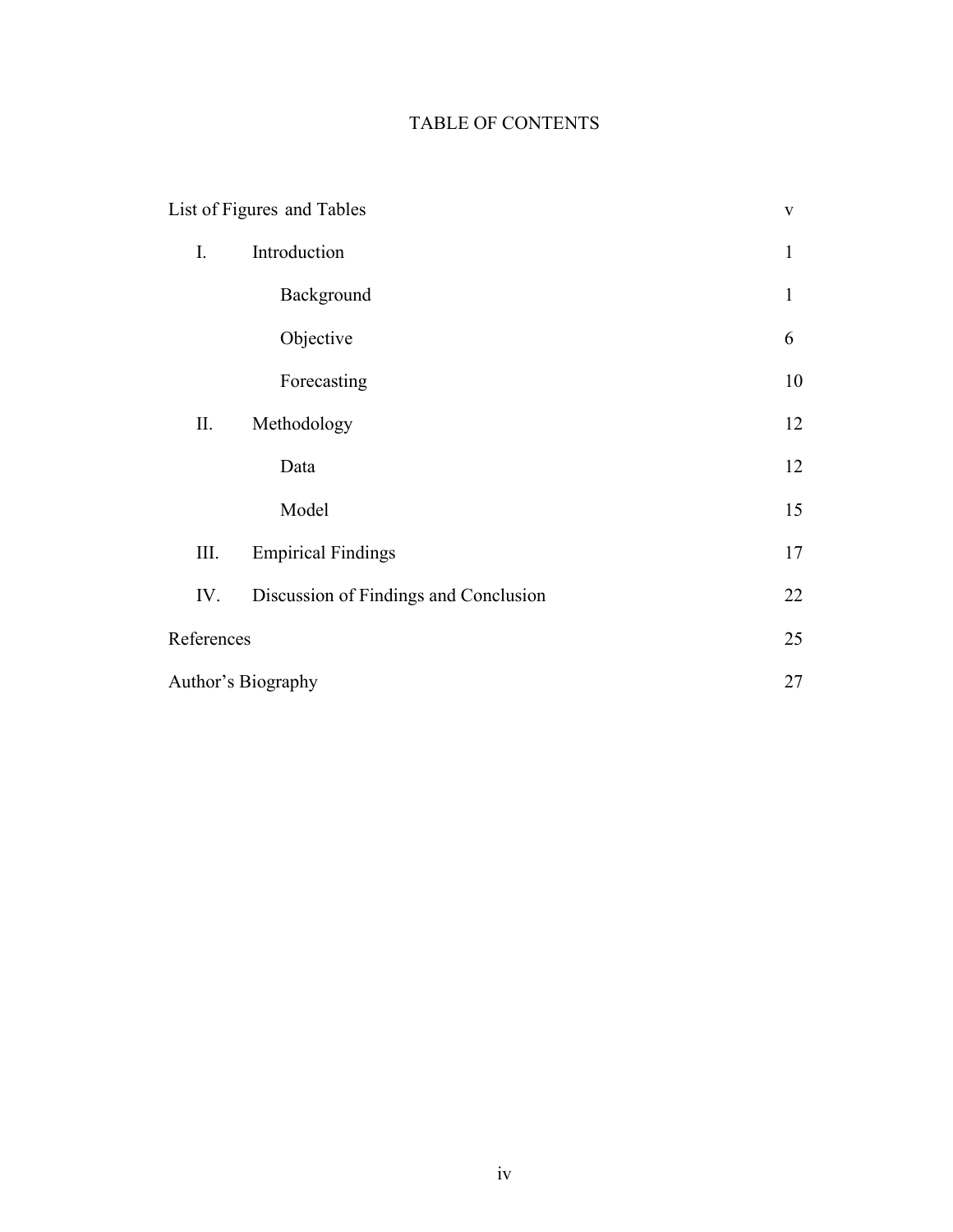# LIST OF FIGURES AND TABLES

| Figure 1: Net Migration in and out of Maine from 1950-2013                 | $\overline{2}$ |
|----------------------------------------------------------------------------|----------------|
| Figure 2: Live Births and Deaths in Maine from 1950-2013                   | $\overline{3}$ |
| Figure 3: Natural Change of Population in Maine 1947-2013                  | 3              |
| Figure 4: Change in Trends of Maine Age Groups 1981-2017                   | $\overline{4}$ |
| Figure 5: Change in the Share of Maine's Population by Age Group 1981-2017 | 5              |
| Figure 6: Maine Population 1947-2017                                       | 6              |
| Figure 7: Maine Population 2000-2007                                       | 6              |
| Figure 8: Labor Force Participation in Maine 1947-2017                     | 8              |
| Figure 9: Labor Force Participation in Maine 2007-2017                     | 9              |
| Figure 10. Historical Trends in Labor Force and Population in Maine        | 9              |
| Table 1: Table of Variables                                                | 13             |
| Table 2: Table of Summary Statistics                                       | 14             |
| Table 3: Table of Coefficients                                             | 18             |
| Figure 11: In-sample Forecast Actual V. Predicted 1981-2013                | 19             |
| Figure 12: Labor Force Participation Actual v. Forecast 2007-2021          | 20             |
| Table 4: Forecast Values of Labor Force Participation 2014-2021            | 20             |
| Figure 13. Forecasts of Births and Under 18 in Maine 2013-2021             | 21             |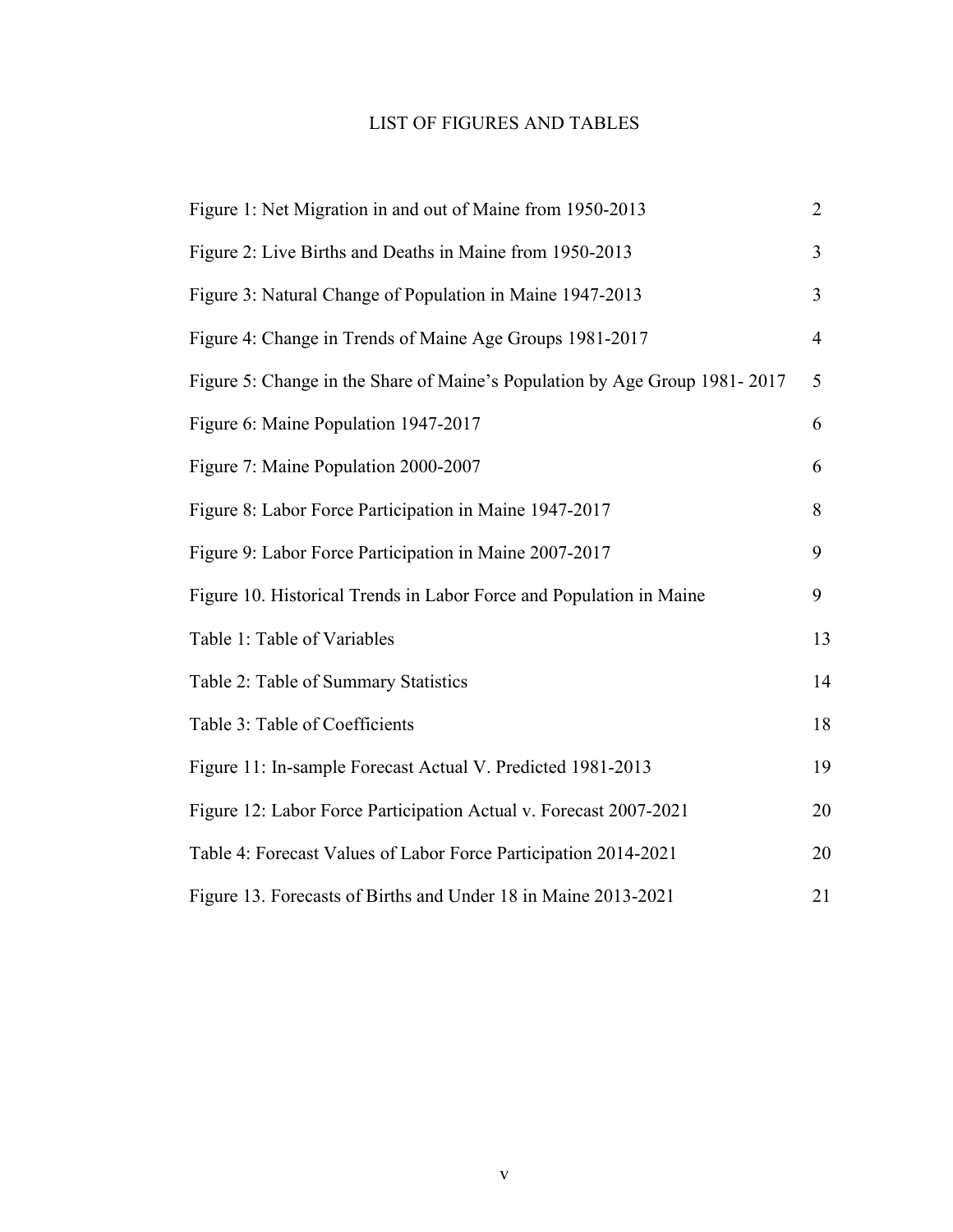#### INTRODUCTION

#### Background

Over the years, Maine residents have become accustomed to seeing the quick turnover of businesses around them. Whether in the industrial sector with the closing of Verso, Lincoln, and Old Town paper mills, or in the retail sector with the closing of retail giants such as Filene's and Macy's in the Bangor Mall, Maine is not known for its ability to attract and retain businesses. In parallel, Maine's labor force participation rate has been on a downward sloping trend since the early 2000s, with quarter four of 2017 closing at 627,000 people in the labor force as opposed to over 666,333 in quarter one of 2007. This pattern of declining labor force participation is not unique to Maine, it is also a national trend. The massive exodus of U.S. manufacturing jobs, which have been replaced by high-technology industries requiring high levels of human capital, has negatively affected low-skilled workers who were previously employed in these industries across the nation.

The issue of declining labor force participation in Maine is coupled with the state's aging population. Maine is the oldest state in The U.S. by median age. Maine's median age in 2014 was 44.2 years, 6.5 years above The U.S. median. (Breece, Mills, Gabe 2015). There are many sociodemographic reasons which can attribute to this age structure, one being the lack of diversity in the state. 95% of Maine residents identify as white, the racial group with the lowest fertility rate. Another issue is the aging of the baby-boomer generation which has been raising the share of the population in older age groups, for which labor force participation rates are lower. Out migration of high school and college graduates, due to a lack of employment opportunities and amenities within

1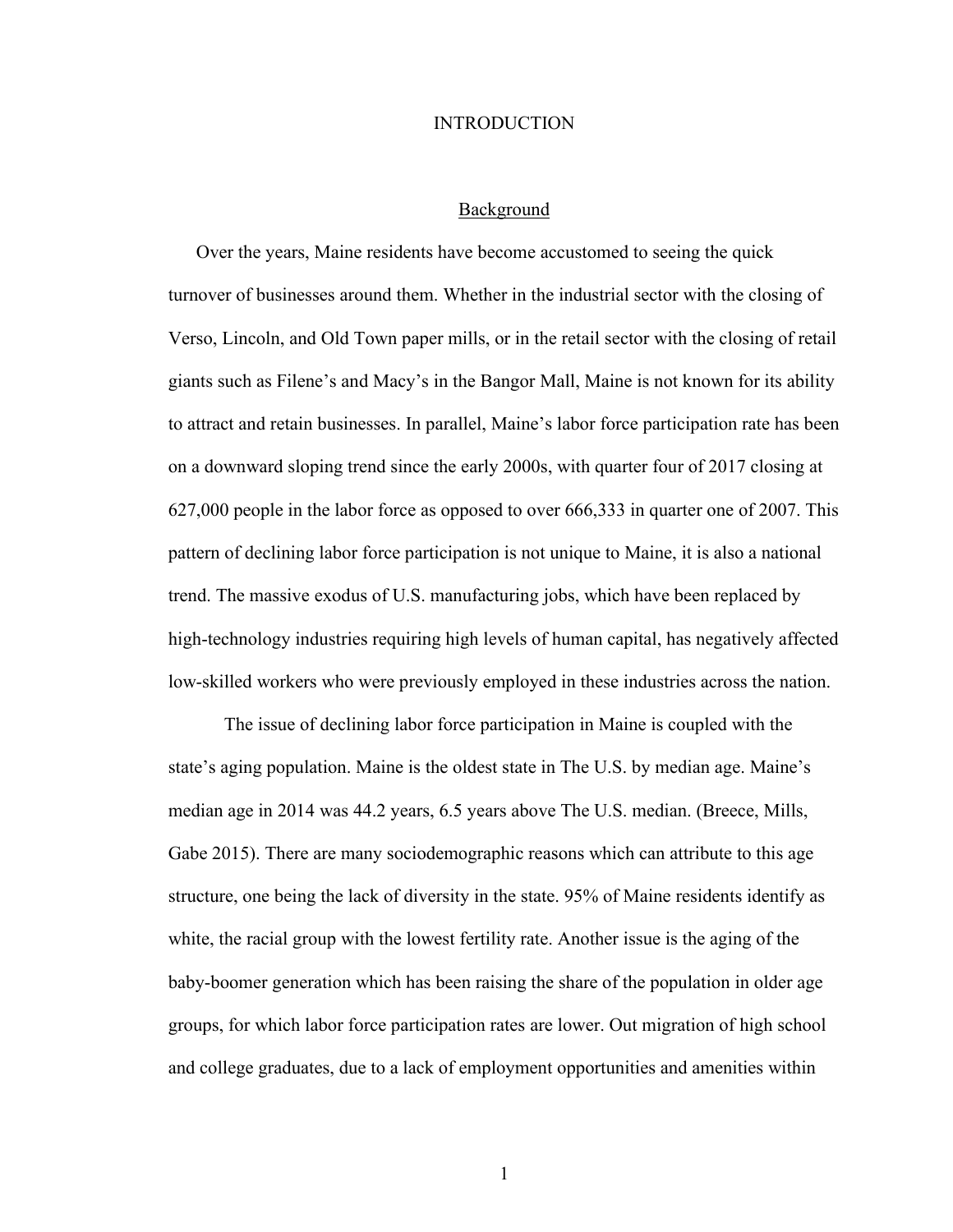the state, is another determinant of labor force participation. Deller, Tsai, Marcouiller, and English found that amenities, particularly climate, urban facilities, land facilities such as hunting/fishing preserves and mountains, water variables, and winter variables such as cross-country ski areas and annual snowfall appear to play a significant role in regional economic growth. Of these amenities, they found that climate has the strongest influence on the growth of a population. This brings up the potential of Maine's harsh climate acting as a dis-amenity which could attribute to the issue of outmigration (Deller et. al 2001).



Figure 1: Net Migration in and out of Maine from 1950 to 2013

Net migration, the difference between people moving in and out of the state, and natural change, the difference between the number of deaths and number of births in the state, are two metrics which drive population. Figure 1 depicts the trend of net migration in the Maine from the year 1950 until 2013. After a few cyclical peaks and valleys through the 1900s and into the early 2000s, we see a downward trend in net migration after about 2003. Figure 2 is a graph comparing the number of deaths and the number of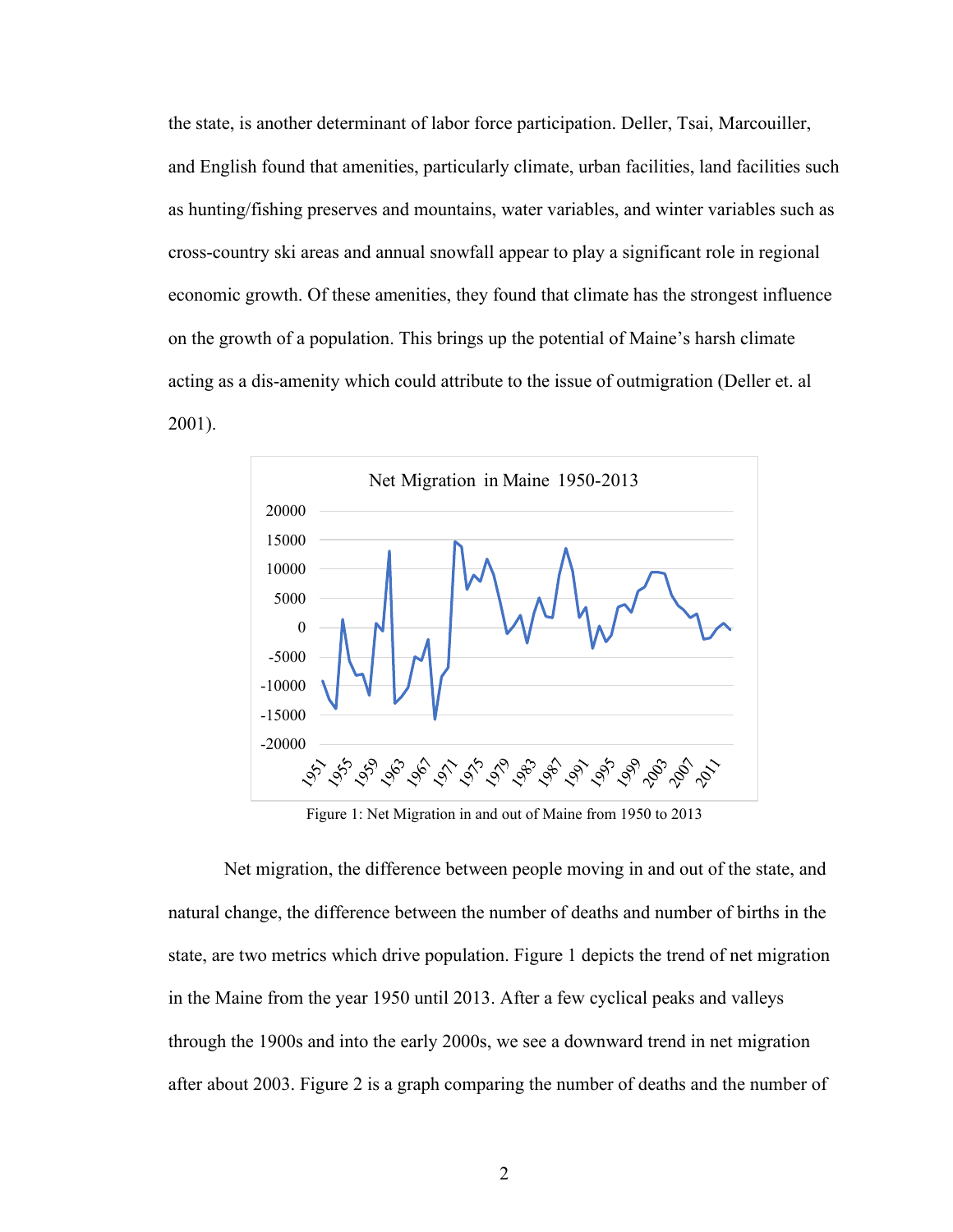live births in the state over the past 70 years. As we can see, deaths began to surpass live births in 2012. In order to understand the combined effects of births and deaths in the state, the trend of natural change is depicted in Figure 3.



Figure 2: Live Births and Deaths in Maine from 1950 to 2013



Figure 3: Natural Change of Population in Maine from 1947 to 2013

These graphs are quite concerning as they depict a trend of declining births and rising deaths, especially coupled with the unsteady cyclical trend of migration in and out of the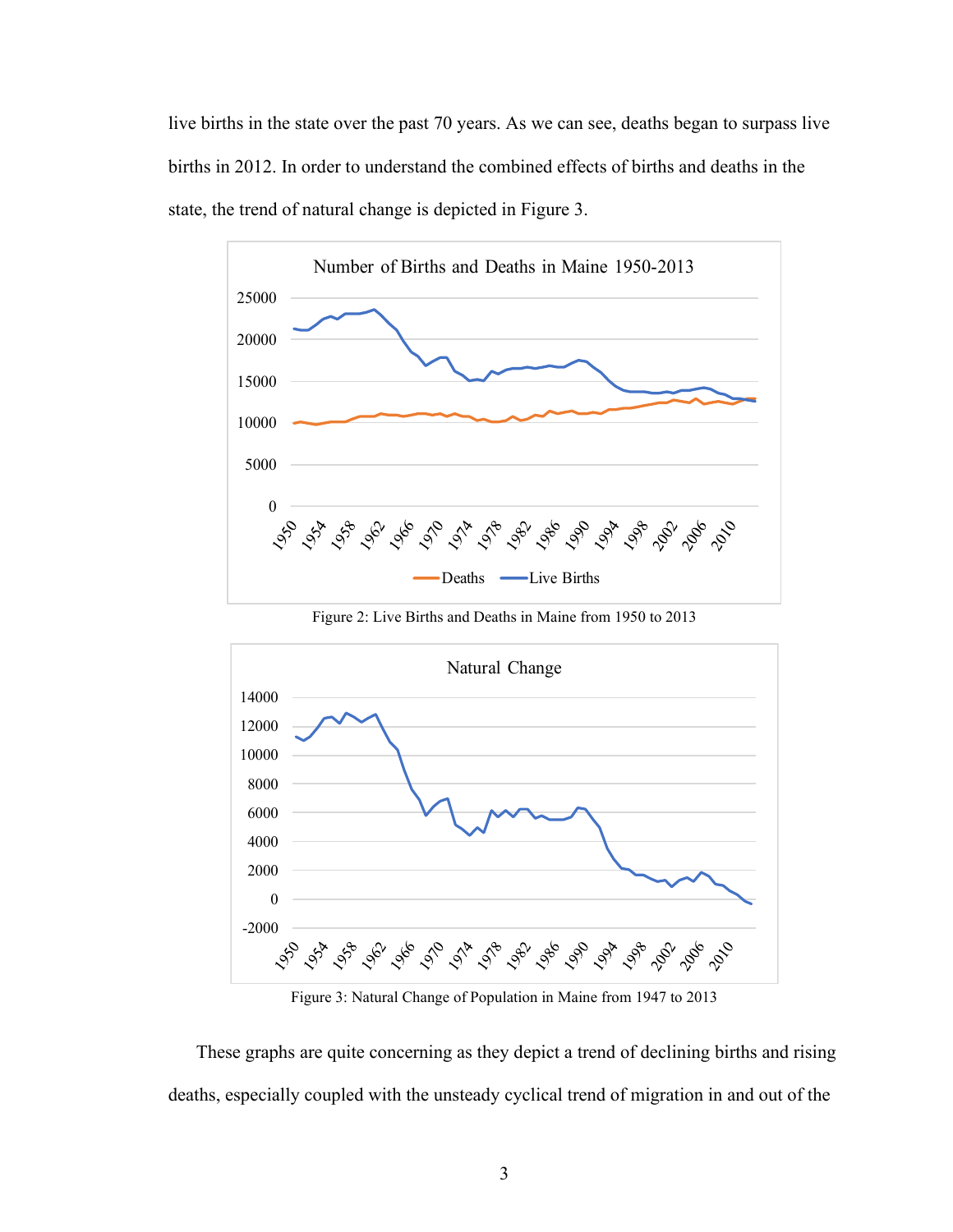state. Increasing deaths can be related to the increasing number of elderly residents in the state. If we look at the ratio provided by the Breece, Mills, and Gabe of working-age people to seniors in Maine, which is derived by dividing the population of people age 16 to 64 by that of those 65 and over, the ratio in every county in Maine is lower than the overall U.S. ratio. This is especially apparent in northern Maine where industries that were attractive in the early 1900s no longer exist, and in coastal Maine, where many retirees live (Breece, Mills, Gabe 2015). Figures 4 and 5 both allow visualization of the changing age structure in Maine. Figure 4 shows trend lines for the three age groups included in this study over the past 36 years. The age group defined as "under 18" appears to be experiencing little to no growth as it converges with the "over 65" group, which has seen a slight increase in the past few years. People aged "18 to 64" have grown historically but have begun to plateau in the past few years as well.



Figure 4: Change in Trends of Maine Age Groups 1981-2017

Figure 5 shows the share of the population in each age group and how these shares have changed from the year 1981 to the year 2017. The "under 18" group has remained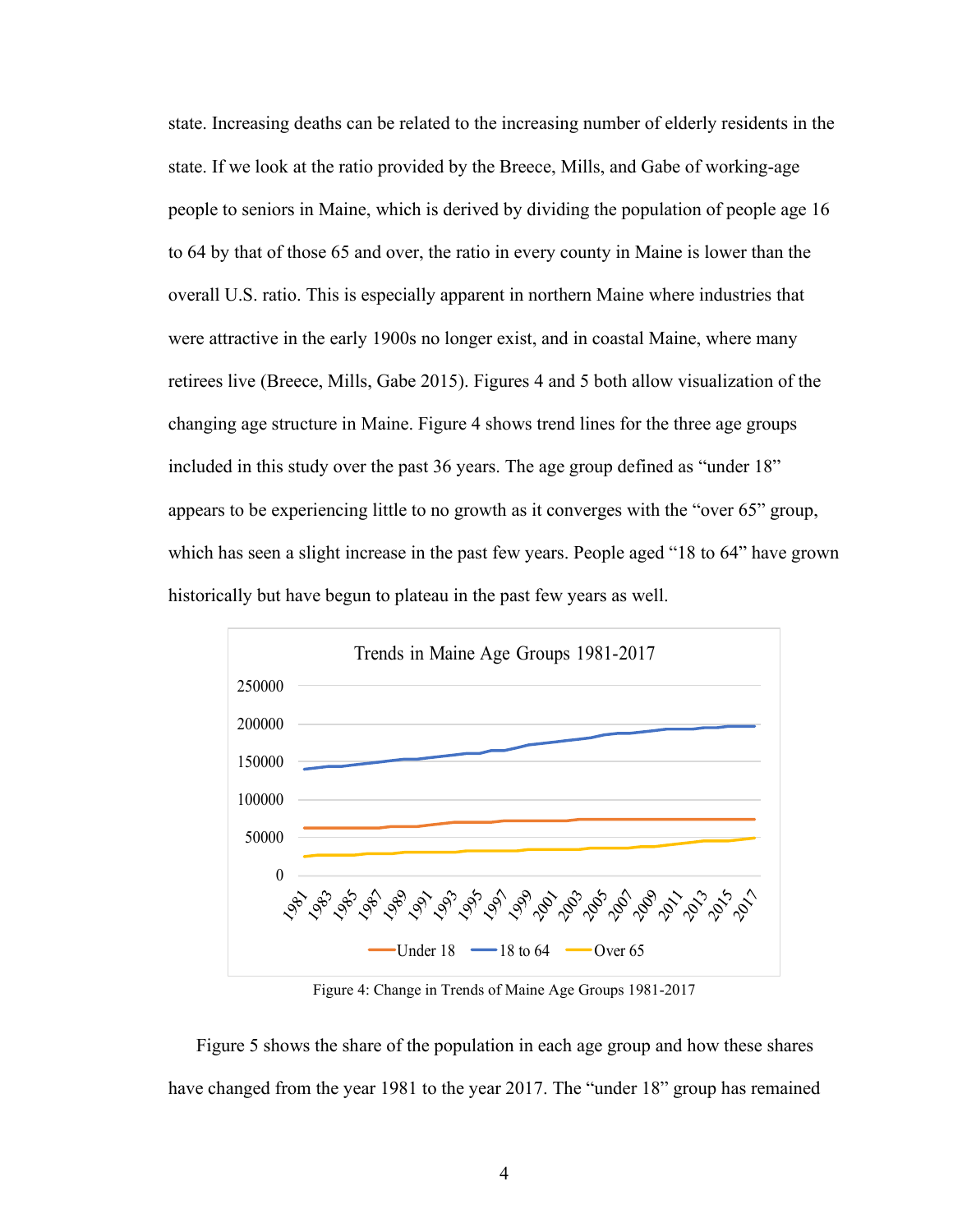stagnant while the "18 to 64" and "over 65" groups have seen growth. Since the "under 18" age group defines the next generation of potential employees in the state and the older end of the "18 to 64" group will be entering retirement in the next few years, we should expect a struggle to fill job vacancies in the future in Maine.



Figure 5: Change in the Share of Maine's Population by Age Group 1981- 2017

The following two figures depict trends in Maine's population over time. Figure 6 is a historical trend line of Maine's population since 1947 and Figure 7 is a closer look at the population in the 20<sup>th</sup> century. As we can see from Figure 7, a population dip after the recession in 2007 has led to a static population for almost a decade, before a slight rise.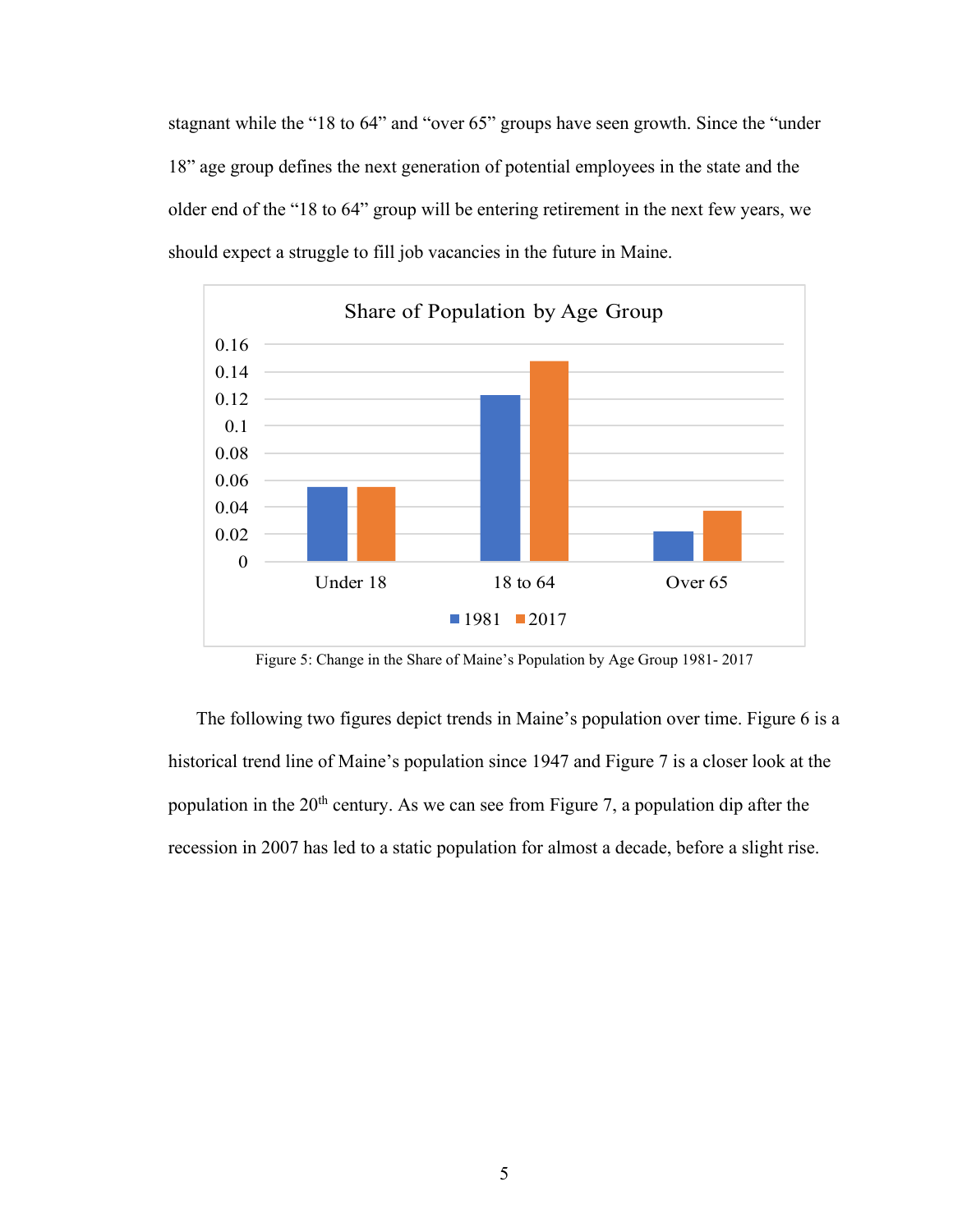

Figure 6: Maine Population 1947 to 2017



Figure 7: Maine Population 2000 to 2017

# **Objective**

Historically, Maine's economic development has been dependent on its agricultural and industrial sectors, as textile and shoe companies, as well as fishing, lumber yards and paper mills prevailed throughout the state. In recent years, industries with large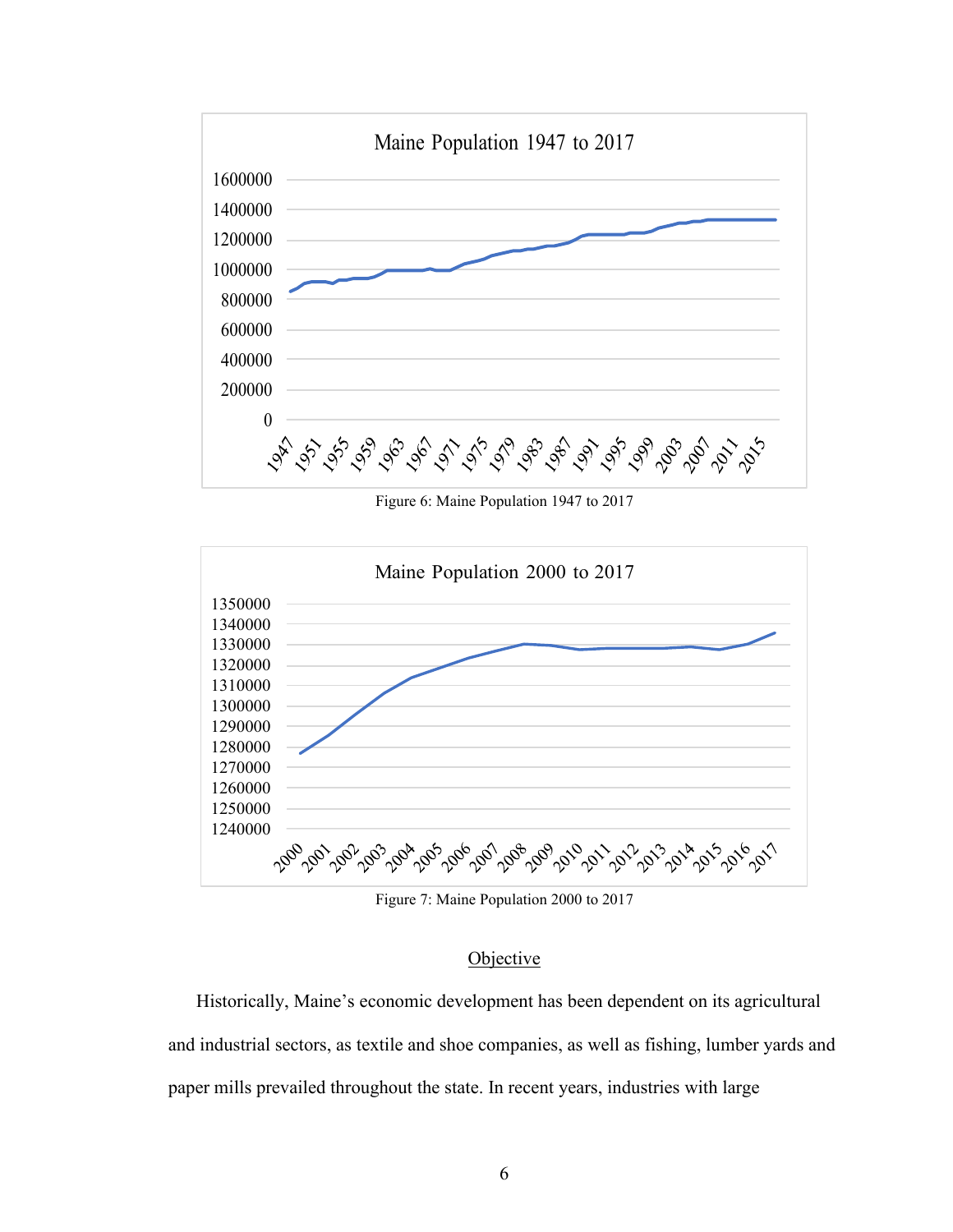production and manufacturing needs have moved production overseas due to lower labor and material costs, while keeping research and development centers domestic. This increase in global competition for low cost labor has consequently affected employment, particularly low-skilled labor, and labor force participation across the nation. Between 1979 and 2010, The United States lost 7.9 million manufacturing jobs, about 42% of its 1979 manufacturing base. It lost 42.8% of these jobs prior to the Great Recession, and then lost another 29.7% during and after the recession (Wolman et. al, 2015).

My objective in this study is to understand which demographic effects are responsible for the changes in labor force participation rates that we see in Maine, and to forecast a short-term prediction which will allow us to see how participation will look in the future. The labor force participation rate is defined as the percentage of the non-institutional working-age population reporting themselves as either working or actively looking for work (S. Aaronson, B. Fallick et al). Therefore, its long-run trend is an important determinant of the supply of workers to The U.S. economy. It is important to understand the distinction between employment and labor force participation before we continue with this study. This study is concerned with the shrinking of Maine's labor force and the implications this has towards economic development of the state. Even though an increase in jobs may be introduced to a state, the labor force can still be decreasing. This is because, though some people are moving from unemployment to employment due to an increase in available jobs, people are also shifting straight from unemployed to "not in the labor force," mostly due to retirement or an abandoned search for employment. Since unemployment only takes into account those members of the population who have been actively searching for work in the past six weeks, it disregards many members of society

7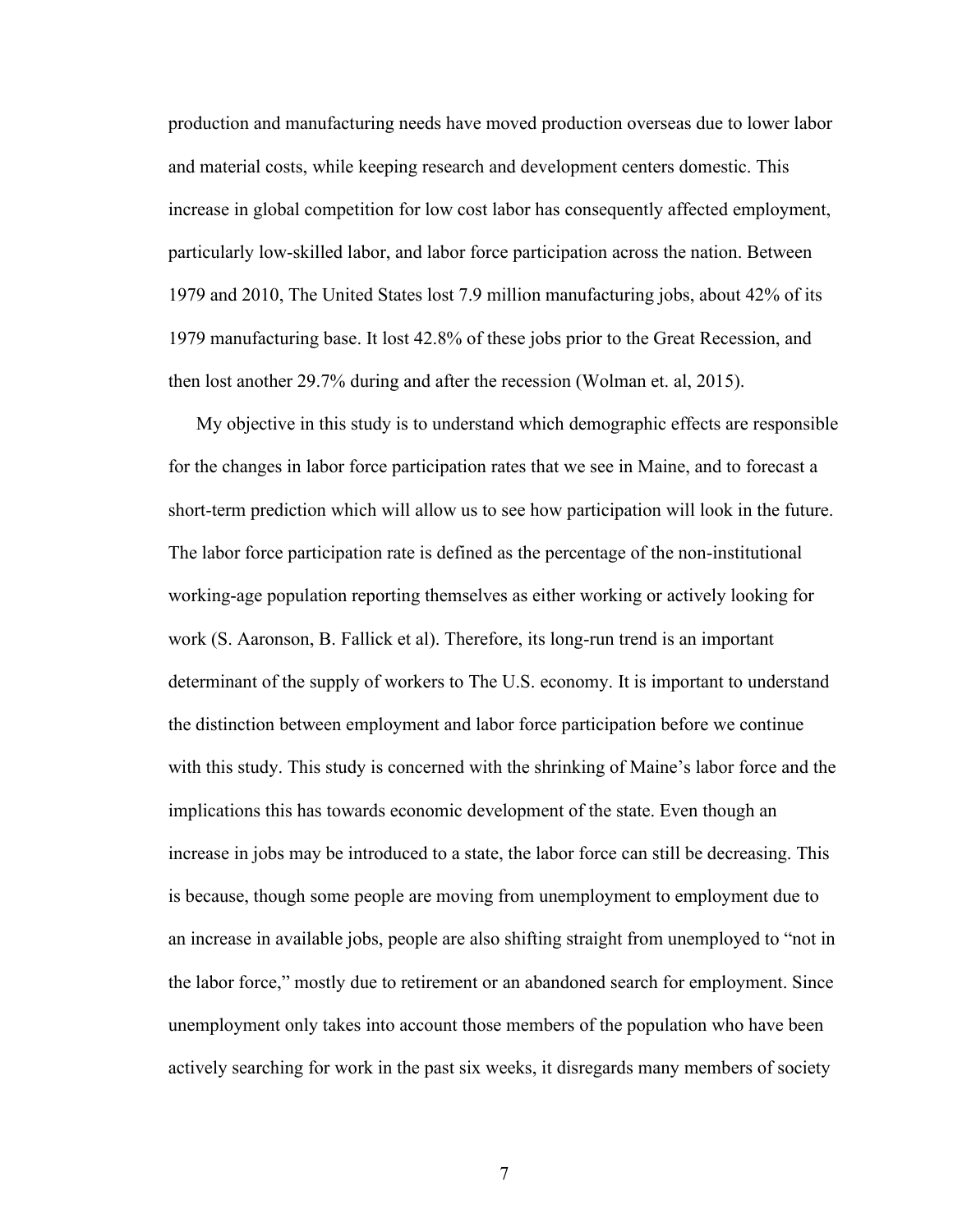who are able to and would like to work but who are jobless and have not been actively searching for work. Labor force participation can include both the employed and the unemployed, and for this reason, I believe it is a better indicator of a region's economic development.



Figure 8: Labor Force Participation in Maine from 1947 to 2017

Figure 8 depicts the trend of labor force participation in Maine over the past 70 years, showing a period of static growth since the early 2000s that can be seen more clearly in Figure 9, a graph depicting labor force participation in the last decade.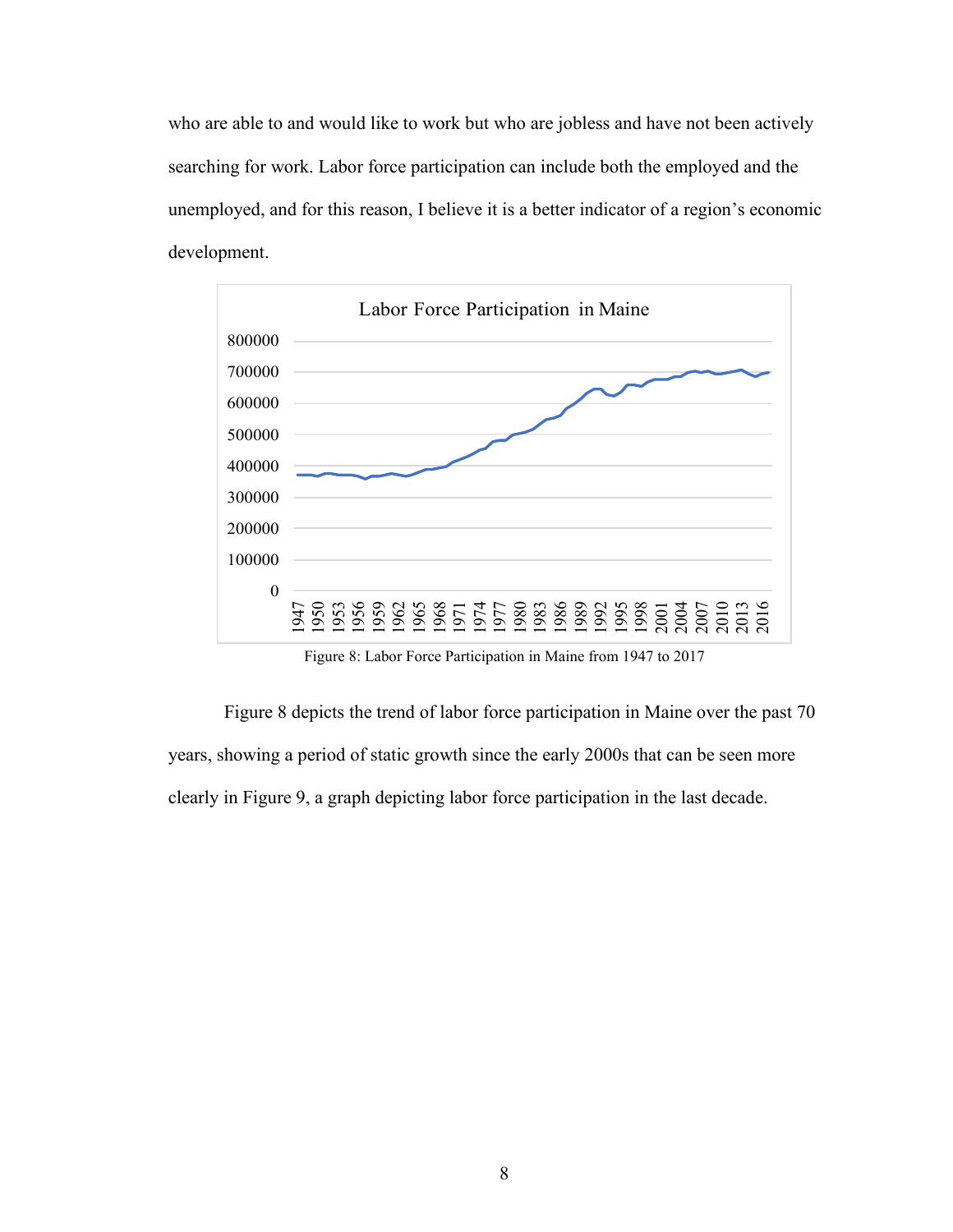

Figure 9. Labor Force Participation in Maine in the Last Decade



Figure 10. Historical Trends in Labor Force and Population in Maine

Figure 10 provides a comparison between the trends in labor force participation and population. This comparison is important because it shows how similarly correlated the two variables are. Therefore, population is a driver of labor force participation, which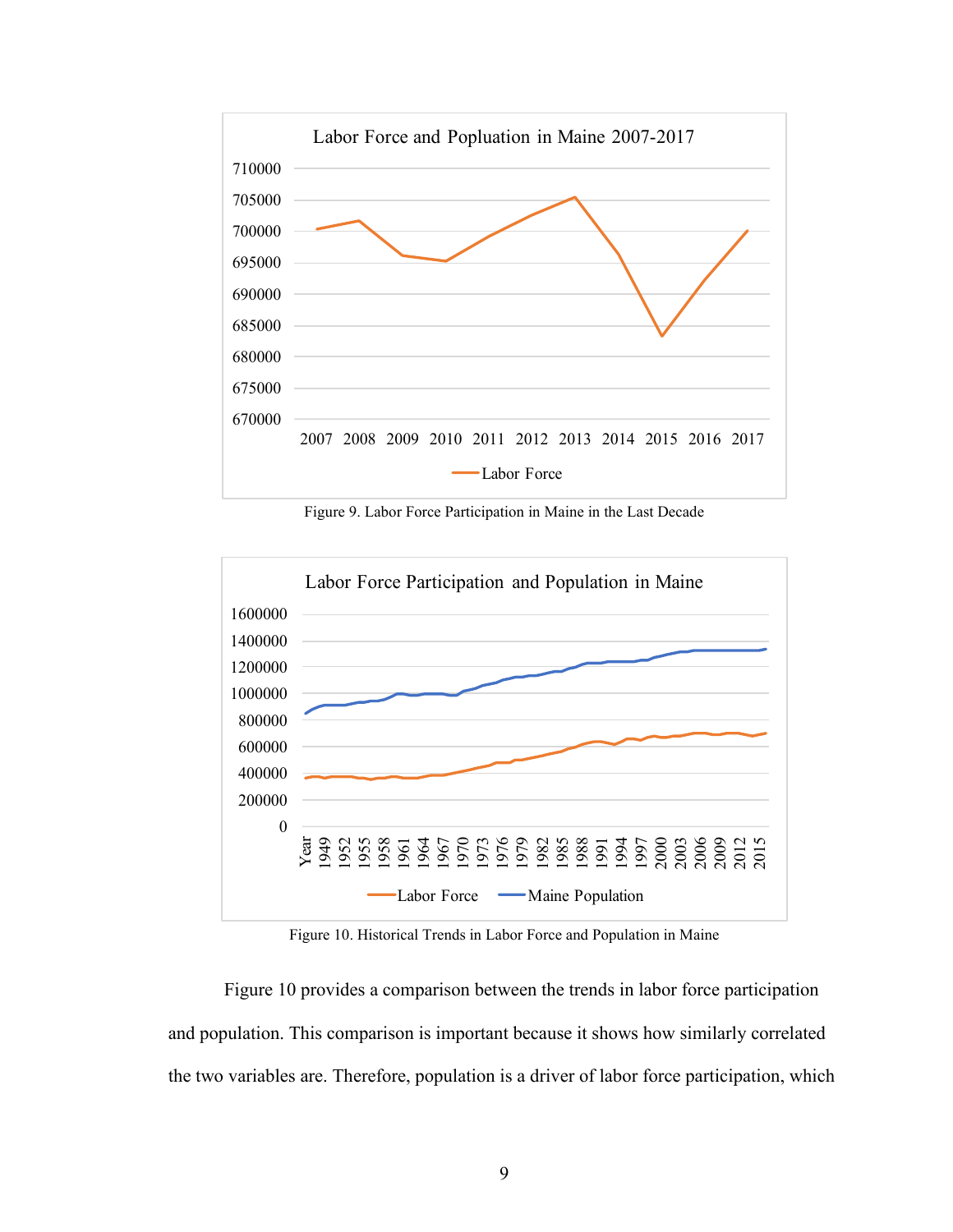is the reason this study is focused on investigating variables which drive population, and which have significant effects on labor force participation. According to a study by Aaronson et. al (Aaronson, Fallick, Figura et. al, 2006) on declining participation rates, labor force participation for newer cohorts of adult women appear to have flattened out after more than three decades of steady rise, while new cohorts of men continue to be less inclined to participate in the labor market than their predecessors. In addition, teenagers and young adults are remaining in school longer and are reducing their labor force attachment whether in or out of school.

Although the Census Bureau estimates that The U.S. population will increase by 38 million people between 2015 and 20130, the bureau also estimates that the workingage-to-senior ratio for the entire U.S. will plummet from a current 4.2 in 2015 to 2.8 in 2030. This is a way more substantial issue in Maine since The Maine Office of Policy and Management (OPM) forecasts the total population in Maine will not change significantly by 2030, staying around the current 1.3 million, unlike the growing U.S. population. The OPM also expects a slight decline in population after 2030. While the rest of the world's population is booming, and many places are faced with the issues that go along with over-population, quite the opposite problem is present in Maine.

#### Forecasting

Another aim of this study is to create a forecast of labor force participation with the number of variables available. Forecasting models provide valuable information in many fields of study. Therefore, much literature exists in which methods of forecasting have been used not only by economists, but by political scientists and environmentalists as

10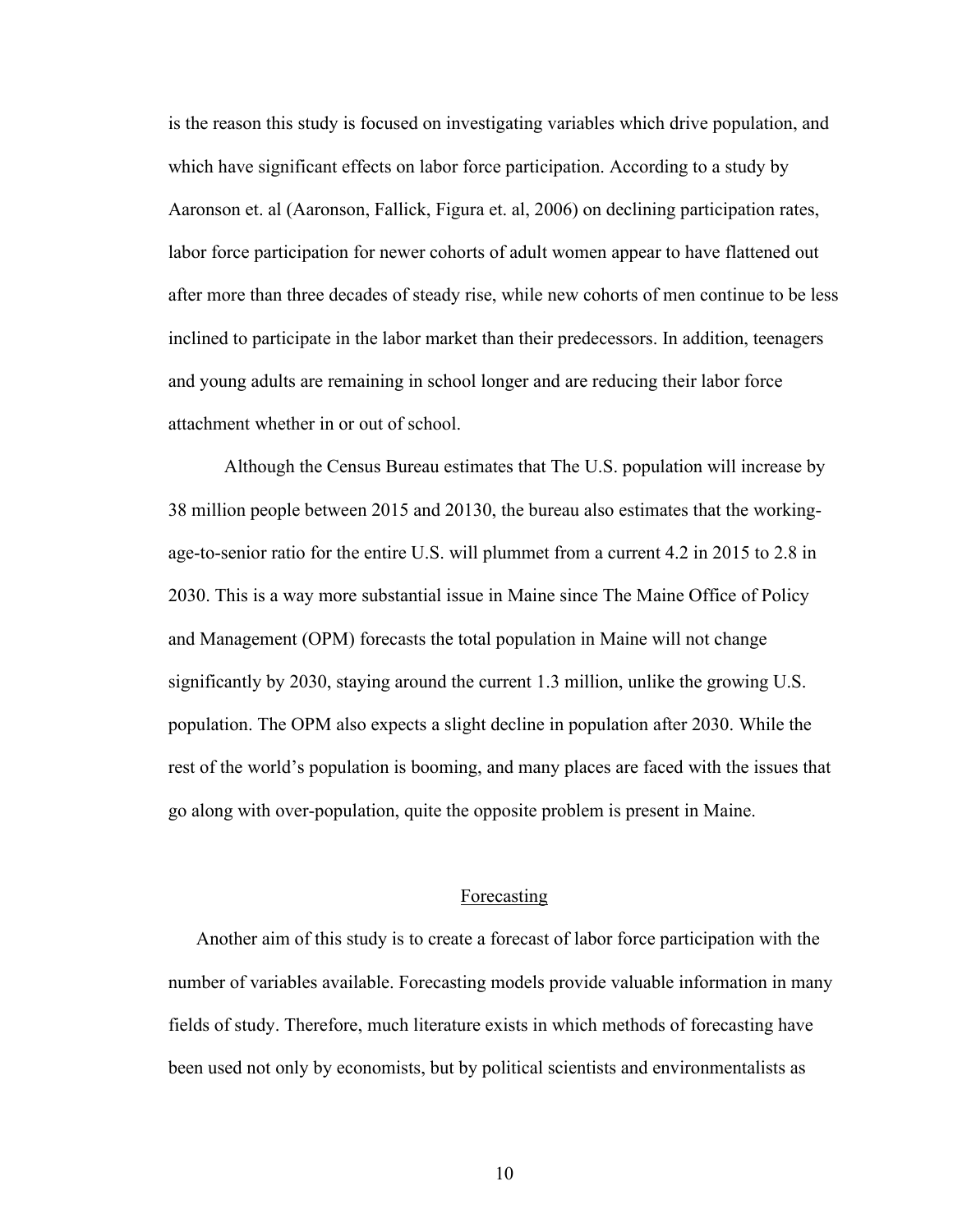well. Edward Frees uses labor force participation forecasts to project the financial solvency of social security. He believes, that because everyone who is in the workforce is required to make social security contributions, labor force participation rates are critical to forecasts of the status of the Social Security System (Frees, 2006). Bechtel and Leuffen use forecasting methods in political science to predict how public support for the European Union develops "on the basis of theoretically motivated covariates such as economic development, trust in the EU's political institutions, knowledge about the EU or support for member state governments" (Bechtel and Leuffen, 2010).

Previous research has been done on combining different methods of forecasting including OLS, VAR, and ARDL, in order to see which provide the best forecasts predictions. Stock and Watson (Stock and Watson, 2004) show that combination forecasts of output growth often outperform forecasts generated by a single benchmark autoregressive model and that simple methods, typically outperform more complicated methods. They find that combination forecasts are a useful way of incorporating information from a large number of potentially relevant predictors, as is relevant to our study. According to Rapach and Strauss (Rapach and Strauss, 2006), this is also likely to be the case when forecasting regional economic variables, as a large number of both national and regional variables may contain information useful for forecasting. In Frees' study (Frees, 2006) of forecasting labor force participation, he finds that using the time series average forecasts poorly, and that one must use either differencing or autocorrelation to handle the time trend, with both of the latter techniques working equally well.

11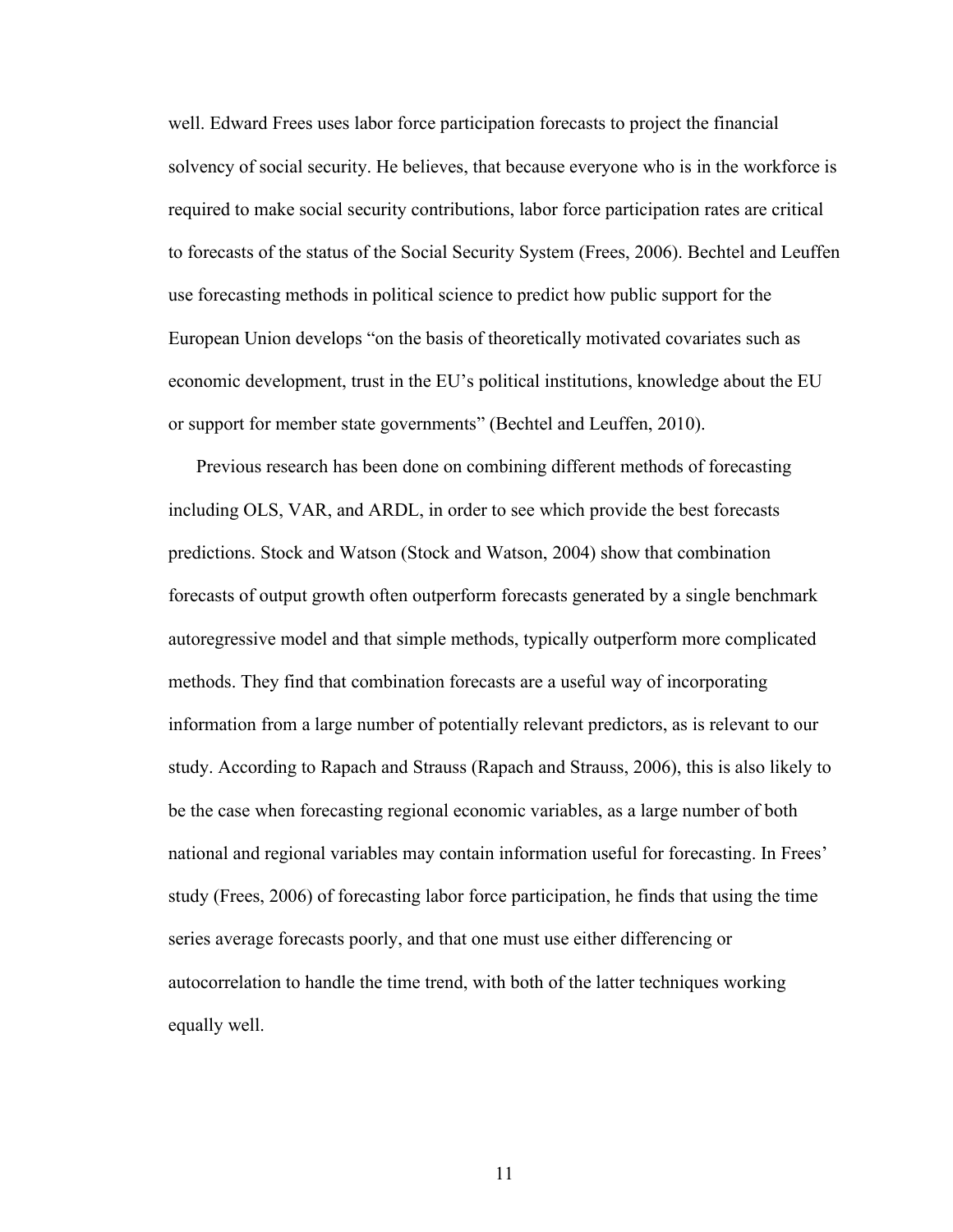#### METHODOLOGY

#### Data

Data was collected on variables spanning a variety of socioeconomic topics, such as GDP and income, which are also relevant and can be used to forecast labor, the aim of this study is to focus on the changing demographics of Maine and how these issues are driving labor force participation. Therefore, the data chosen focuses on the following variables; age, divided into three groups ("under 18", "18 to 64", and "over 65"), number of live births, number of deaths, and net migration. A similar study by Edward Frees in 2006 (Frees, 2006) also forecasts labor force participation and looks at such demographic variables as gender, marital status, and age, in order to understand how these demographics metrics could affect labor force participation, and consequently the future of The Social Security System.

Data for this study comes from government organizations, namely The Census Bureau, The Federal Reserve, The Bureau of Economic Analysis, The Bureau of Labor Statistics, and The Maine Center for Workforce Research and Information. In order to increase the amount of historical observations that used yearly time series data. Most of the variables span back to the year 1947, giving us 71 observations with fertility and mortality data as well as data on migration spanning back to the year 1950. Unfortunately, there was difficulty in obtaining yearly age data by state back to the mid 1900s and so the age variables only span to 1981. This leaves 33 observations when modeling all of the variables together.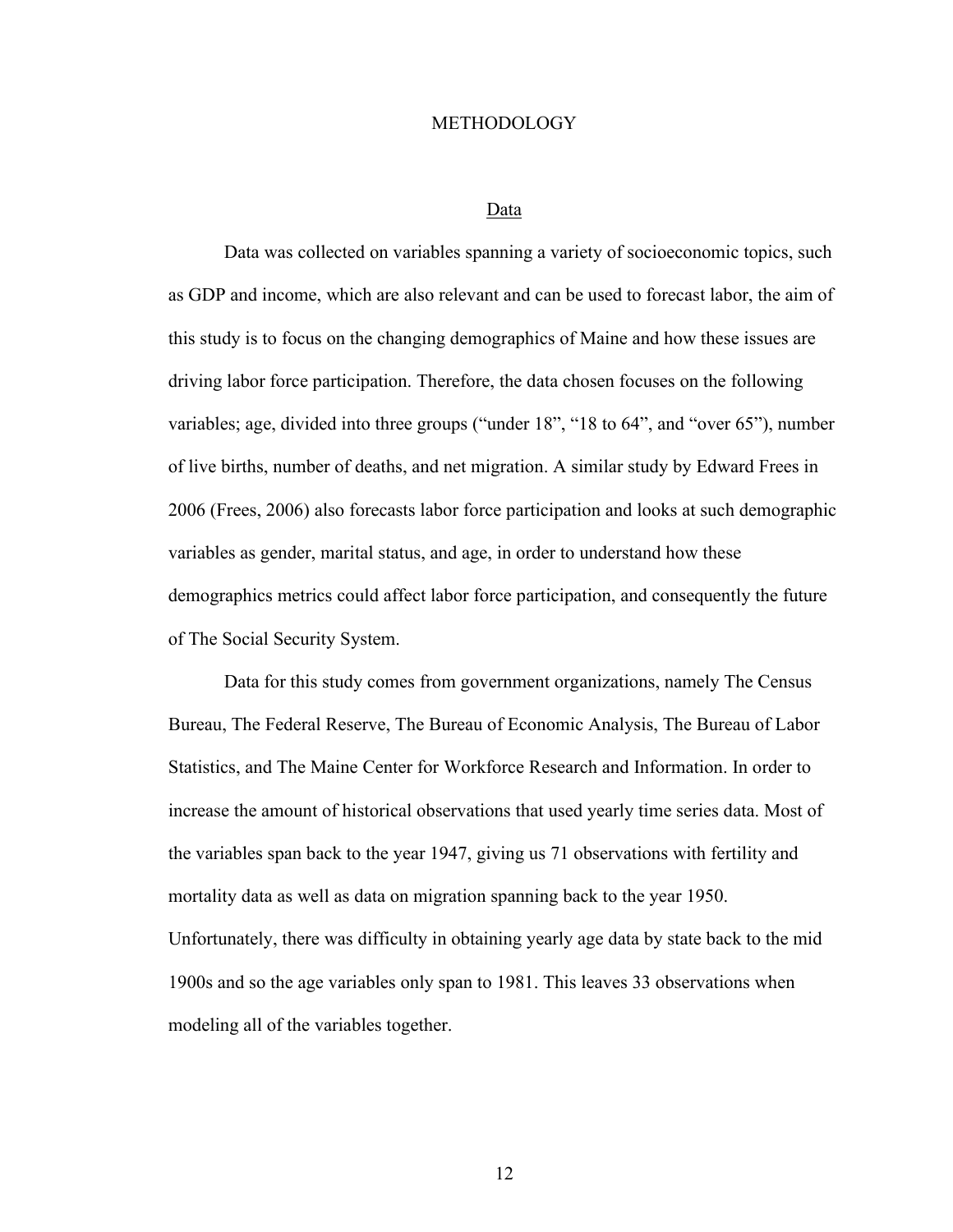The labor force participation values were obtained from the Bureau of Labor Statistics, as was the data on employment. In order to present a clear explanation of the variables that are being dealt with along with number of observations, a table detailing the sources of data and how they were used in the models is included below, along with a table of summary statistics.

| Source                                                 | Variable                  | Type of Variable |  |
|--------------------------------------------------------|---------------------------|------------------|--|
| <b>Bureau of Labor Statistics</b>                      | Labor Force Participation | Dependent        |  |
|                                                        | Population                | Independent      |  |
| Bureau of Economic<br>Analysis                         | Employment                | Independent      |  |
|                                                        | Unemployment              | Independent      |  |
|                                                        | Income per capita         | Independent      |  |
| Maine Center for Workforce<br>Research and Information | Net Migration             | Independent      |  |
|                                                        | Deaths                    | Independent      |  |
|                                                        | Live Births               | Independent      |  |
|                                                        | Natural Change            | Independent      |  |
| U.S. Census Bureau                                     | Age                       | Independent      |  |

| Table 1. Table of Variables |
|-----------------------------|
|-----------------------------|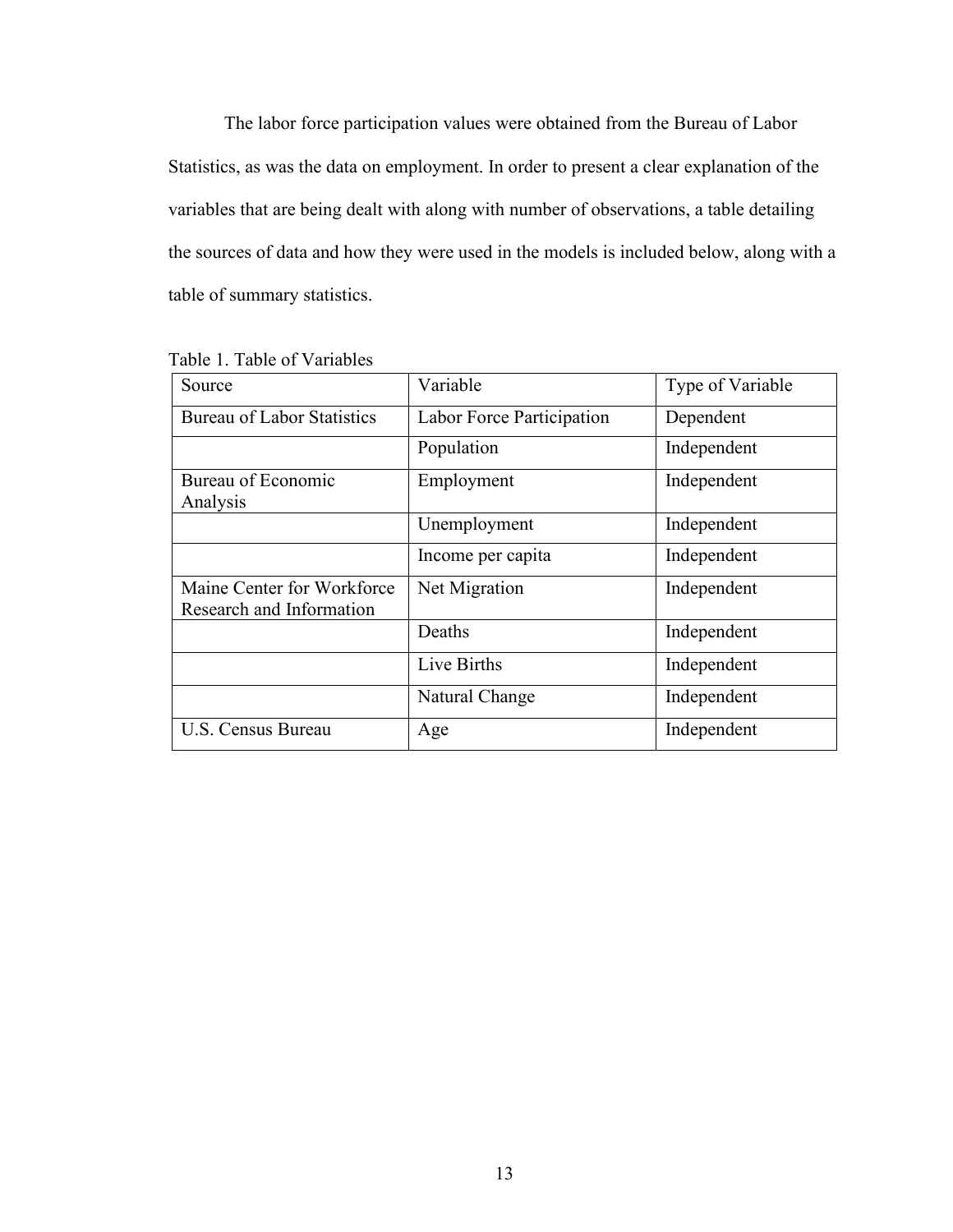| Variable          | Observations | Mean     | Std. Dev. | Min      | Max     |
|-------------------|--------------|----------|-----------|----------|---------|
| Labor Force       | 71           | 529234.3 | 134161    | 356400   | 705417  |
| Participation     |              |          |           |          |         |
| Population        | 71           | 1131094  | 152486    | 854000   | 1335907 |
| Employment        | 71           | 498564.4 | 127933.2  | 335300   | 677141  |
| Income per capita | 71           | 15260.76 | 14217.21  | 1183     | 45072   |
| Net Migration     | 63           | 778.9365 | 7446.83   | $-15781$ | 14648   |
| Deaths            | 64           | 11214.77 | 881.1504  | 9817     | 12866   |
| Live Births       | 64           | 17074.88 | 3350.437  | 12566    | 23553   |
| Natural Change    | 64           | 5860.109 | 4040.902  | $-300$   | 12945   |
| Under 18          | 37           | 69787.73 | 4465.53   | 62333    | 74579   |
| 18 to 64          | 37           | 170734.8 | 19184.52  | 139477   | 197260  |
| Over 65           | 37           | 34433.62 | 6450.639  | 25231    | 49274   |

Table 2. Table of Summary Statistics

The data was cleaned, and the natural log of each variable was generated with the exception of net migration, which contained negative values. Including logs of all of the data allows testing of different models which will be discussed later on. A final clean data sheet containing only the variables that were used in the final model and spanning only the years 1981 to 2013, the years for which all of these variables were available without any missing values, was created for use in modeling the forecast.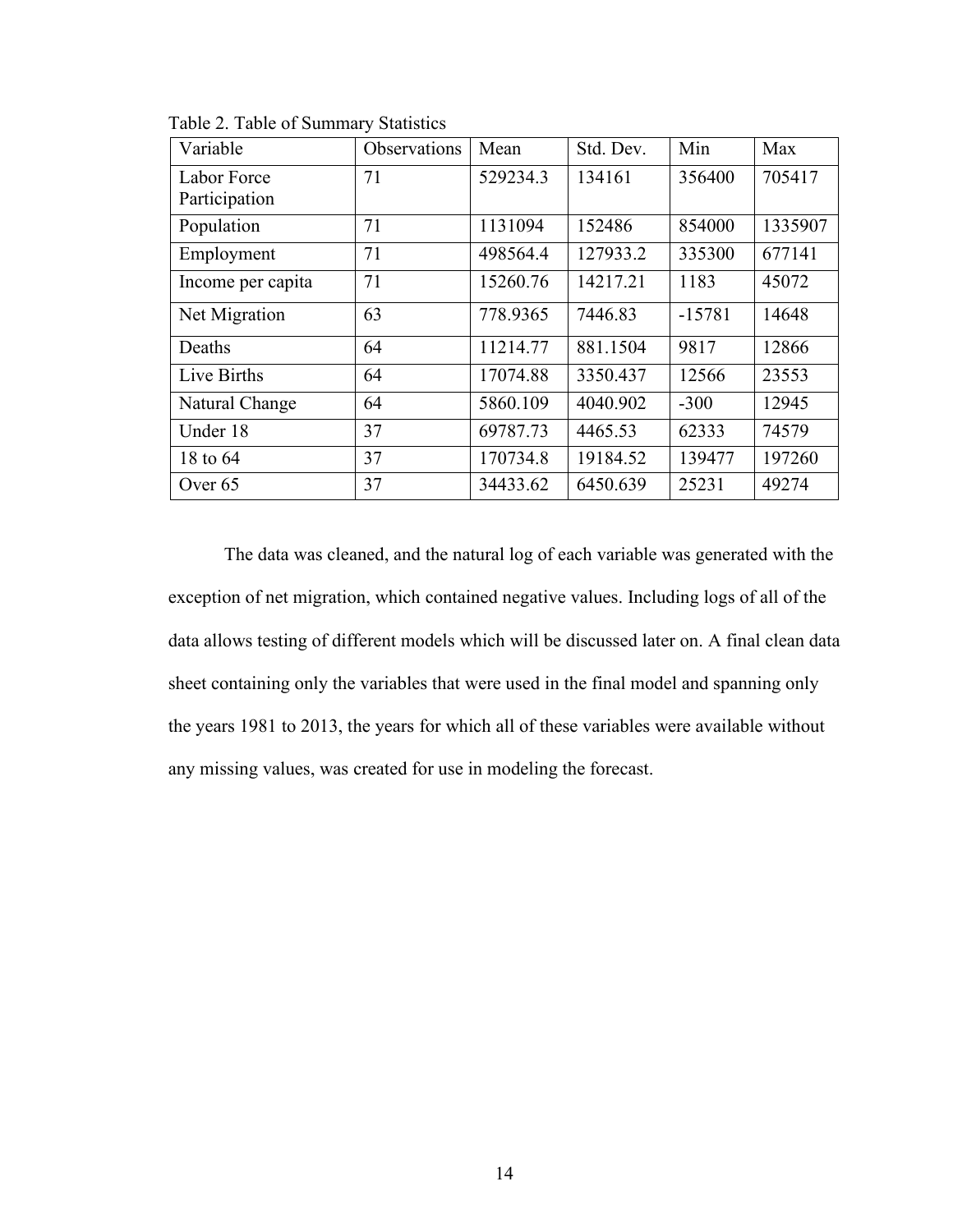Model

To run the preliminary regressions needed in order to calculate parameter estimates a standard linear model was used (OLS). This helped to see the effects of each individual independent variable on the dependent variable and whether they were significant, helping decide which variables would be used in the forecast to make the most meaningful predictions. After running various regression models, both logarithmically transformed and linear regressions, the log-log model presented the most robust results with the lowest standard errors and high R-squared value. A log-log model also makes the interpretation of my coefficients simpler since it presents them in elasticities, meaning a change of one percent change in labor force participation corresponds with the percent change of the coefficient estimate of each variable.

In order to obtain an in-sample forecast to see how accurate the original model was, a multivariate time series forecast was run with ordinary least squares, using the same regression that was used earlier to calculate coefficient estimates. This model generated a forecast trend for the in-sample data with which the actual historical values present in our data could be compared, determining how accurate the model's predictions were. As shown in Figure 12 in the next section of this paper, the model did well at forecasting the in-sample distribution.

For the out-of-sample forecast, a vector autoregressive model was introduced (VAR) with parameters specific to age-group, migration, fertility, and mortality. Generating a VAR forecast required the data to be made stationary. We establish a lag selection of 3 years which is recommended for the model and assessed the impulse response over 8 time periods, 2014-2021. Before estimating with a VAR, no serial correlation is

15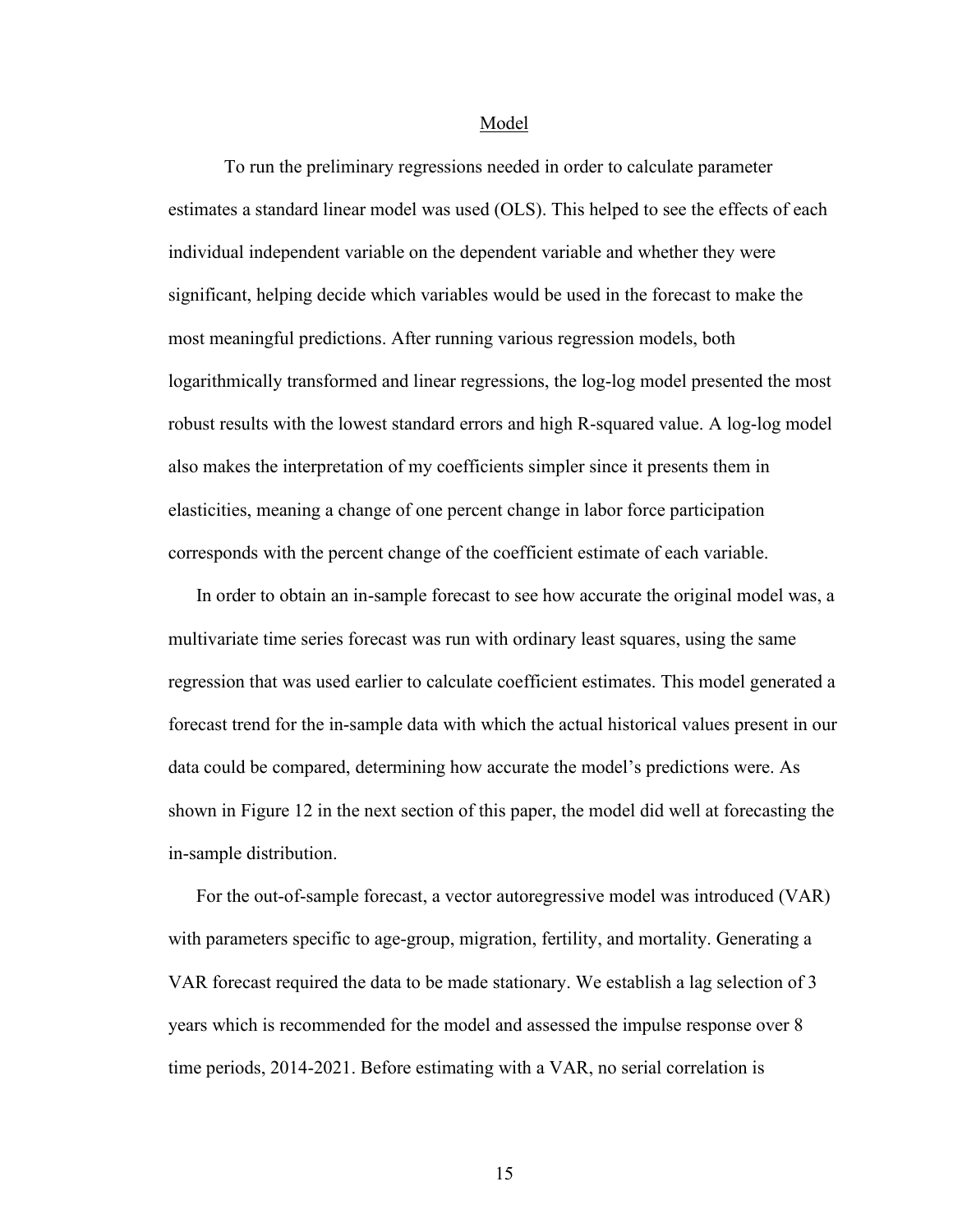established. The VAR model was chosen for the out-of-sample forecast as it appears to be widely used for forecasting over OLS. The VAR is a popular and straightforward method for the analysis of multivariate time series and is especially useful for describing the dynamic behavior of economic and financial time series (Inoue and Kilian, 2013). Within the forecasting literature, the accuracy of the VAR in studying forecasts has been mentioned repeatedly, as they have become increasingly popular. They have been used to study fiscal shocks (Canova and Pappa, 2007), technology shocks (Dedola and Neri, 2007), and shocks in labor markets (Fujita, 2011).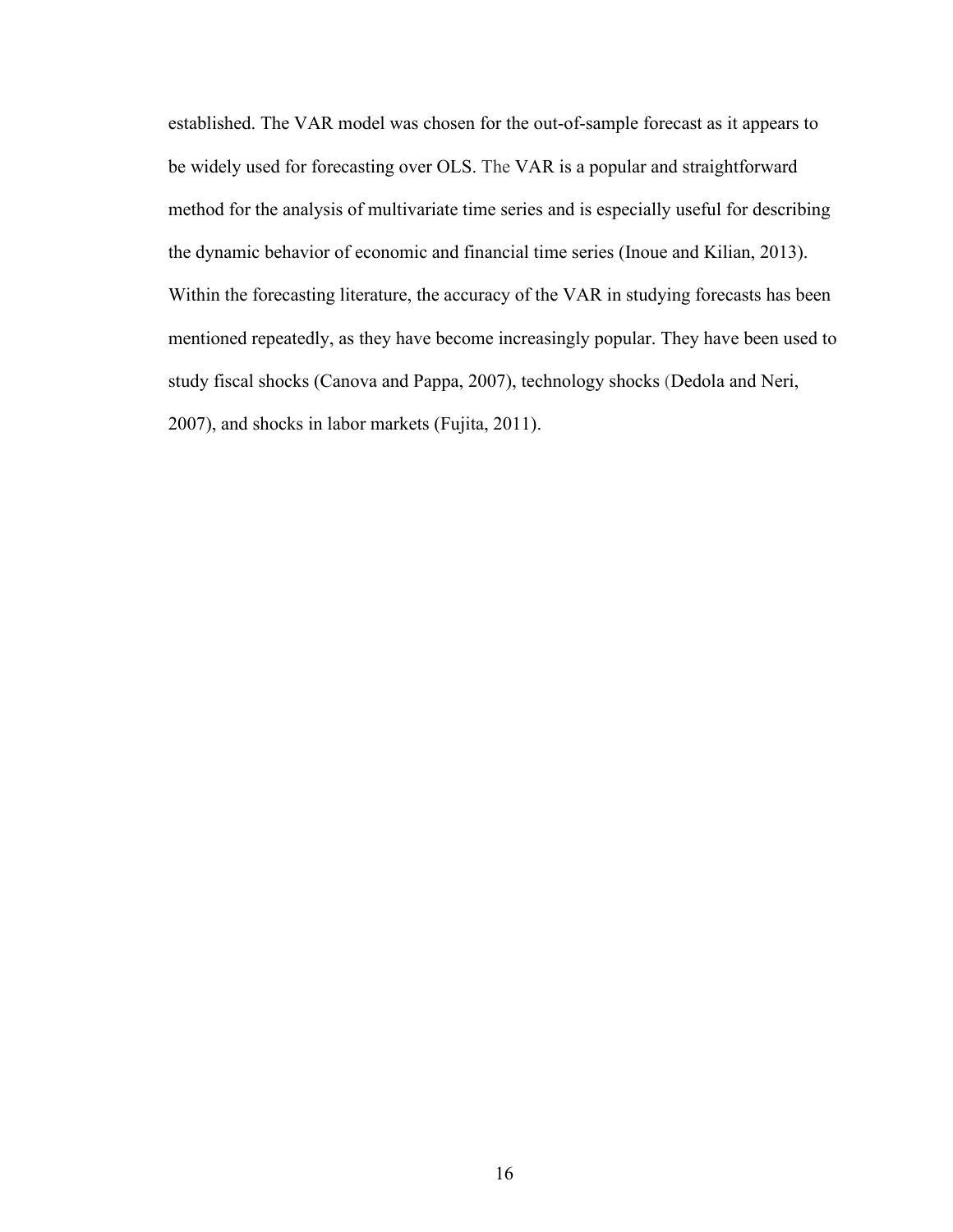#### EMPIRICAL FINDINGS

The results of the original OLS regression are shown in Table 1, the table of coefficients. The model shows that the population "under 18" has the most significant and strongest effect on labor force participation. Since our model was logarithmically transformed this means that we can interpret our variable coefficients as percent changes. The coefficient of "under 18" means that a one percent change in people under the age of 18 corresponds to about a 2.2% change in the labor force participation. The other variable that stands out is the number of live births, which also has a significant positive correlation with labor force participation. The only variable which proves it is not significant to our model, with a p-value of 0.671, is the number of deaths. This is most likely due to the fact that a majority of natural deaths occur in the elderly or "over 65" age group, those who are already out of the labor force, and therefore do not affect it.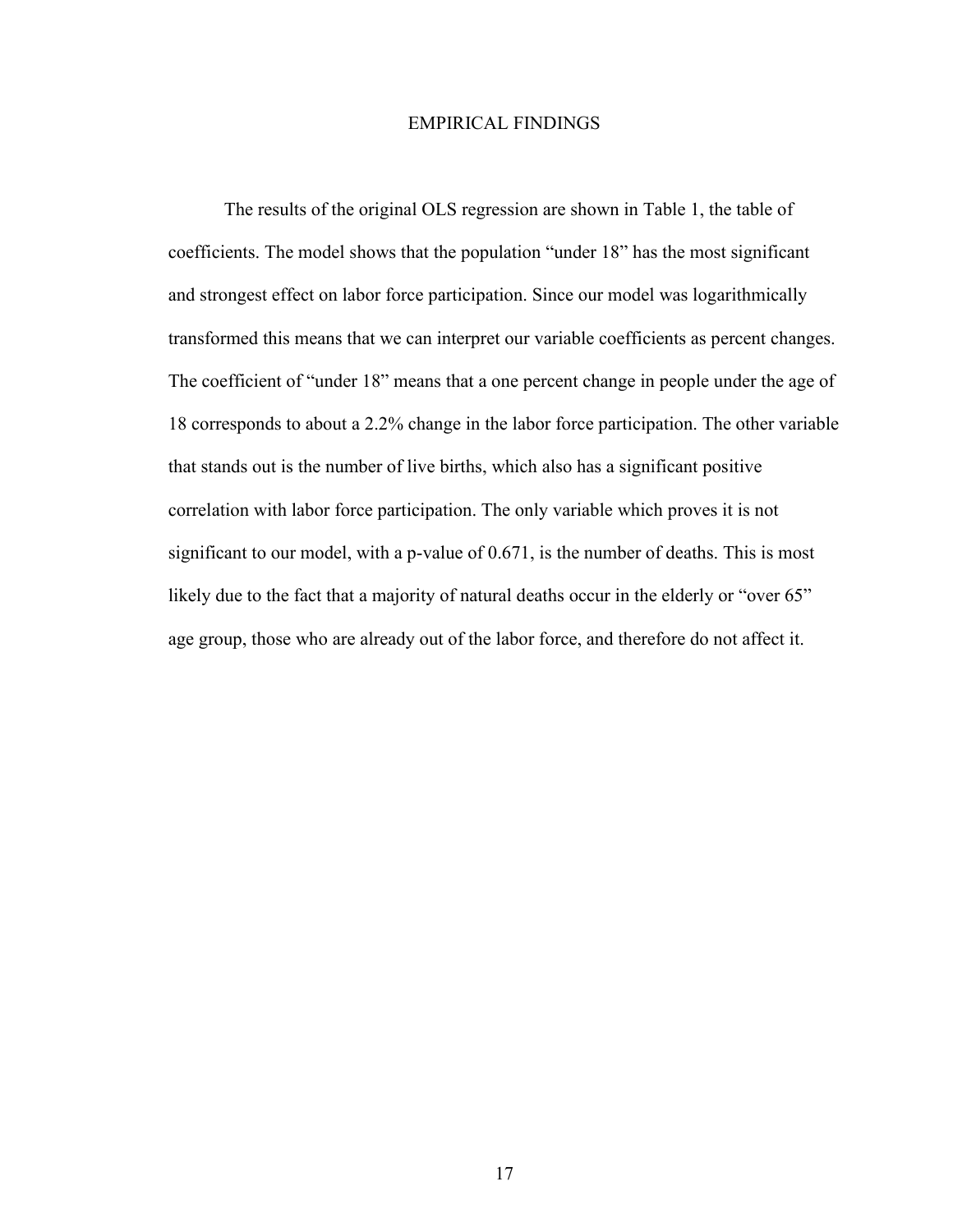| Variable           | Label              | Coefficient  | Standard  | T       | P-value |
|--------------------|--------------------|--------------|-----------|---------|---------|
|                    |                    |              | Error     |         |         |
| Labor Force        | <b>LFP</b>         |              |           |         |         |
| Deaths             | deaths             | 0.0832094    | 0.1935183 | 0.43    | 0.671   |
| Live Births        | births             | 0.6184003    | 0.086564  | 7.14    | 0.000   |
| Over <sub>65</sub> | Over <sub>65</sub> | 0.6618847    | 0.1043115 | 6.35    | 0.000   |
| 18 to 65           | to 65              | $-0.8450185$ | 0.2156    | $-3.91$ | 0.001   |
| Under 18           | under18            | 2.222431     | 0.2164967 | 10.27   | 0.000   |
| Net migration      | migration          | $3.60e-6$    | 9.93e-7   | 3.63    | 0.001   |
| cons               |                    | $-14.86921$  | 2.412671  | $-6.16$ | 0.000   |

Table 3. Table of Coefficients

The age group "18 to 64" was the only variable with a negative coefficient, meaning that as this age group increases, labor force participation in Maine decreases. The OLS model had an R-squared of 0.9775 and an adjusted R-squared of 0.9698. After using this model to generate an in-sample forecast, a graph of the historical trend predicted by the model versus the actual in-sample trend was generated and can be seen in Figure 11. From this figure, it is clear that the model was highly accurate in generating an in-sample forecast.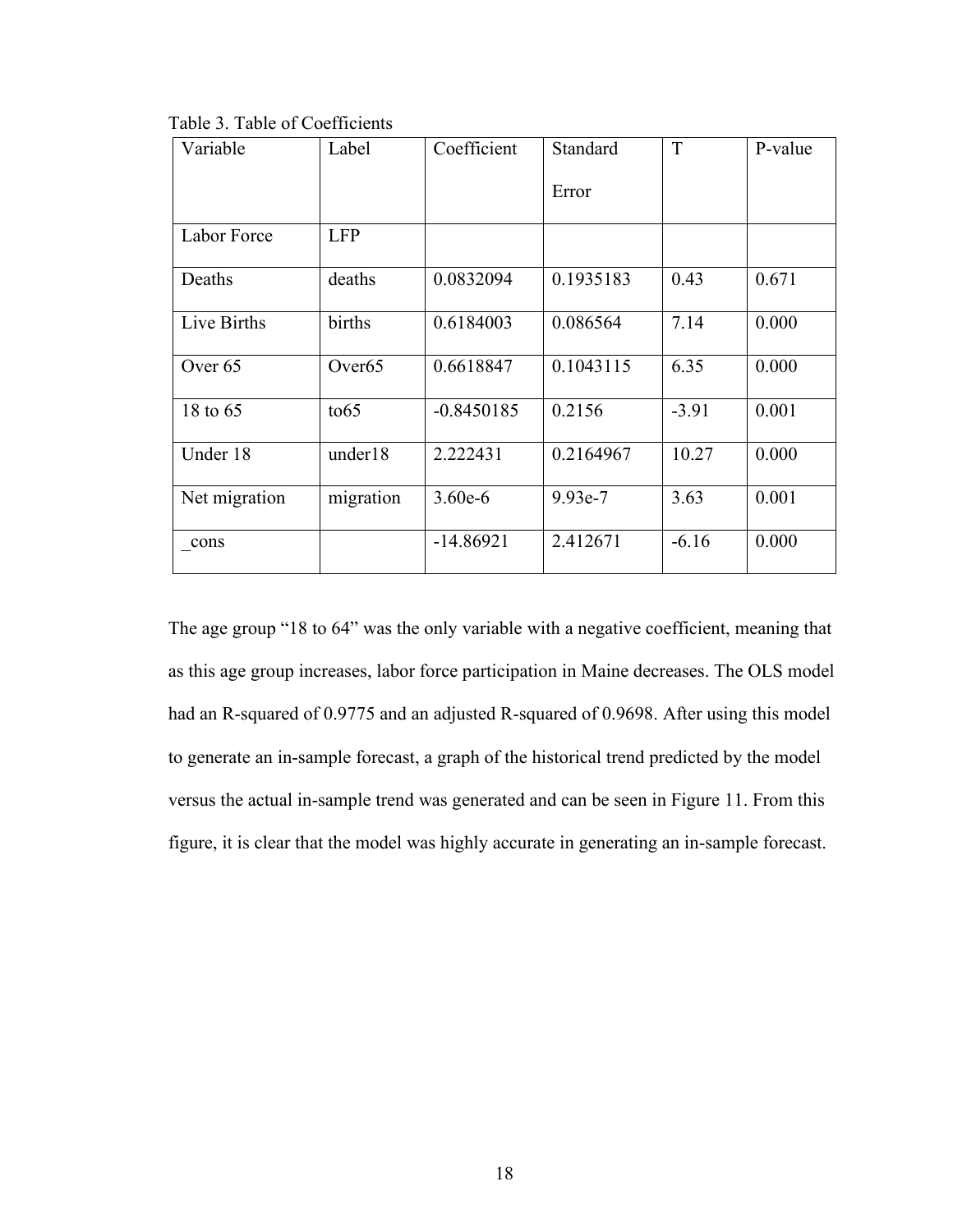

Figure 11. In-sample Forecast Actual v. Predicted from Model

The out-of-sample forecast results can be seen in Figure 12, which shows the actual numbers of labor force participation from 2007 to 2017, overlapped with the model generated forecast estimates from 2013 to 2021. The final numbers for the VAR forecast can be seen in Table 4.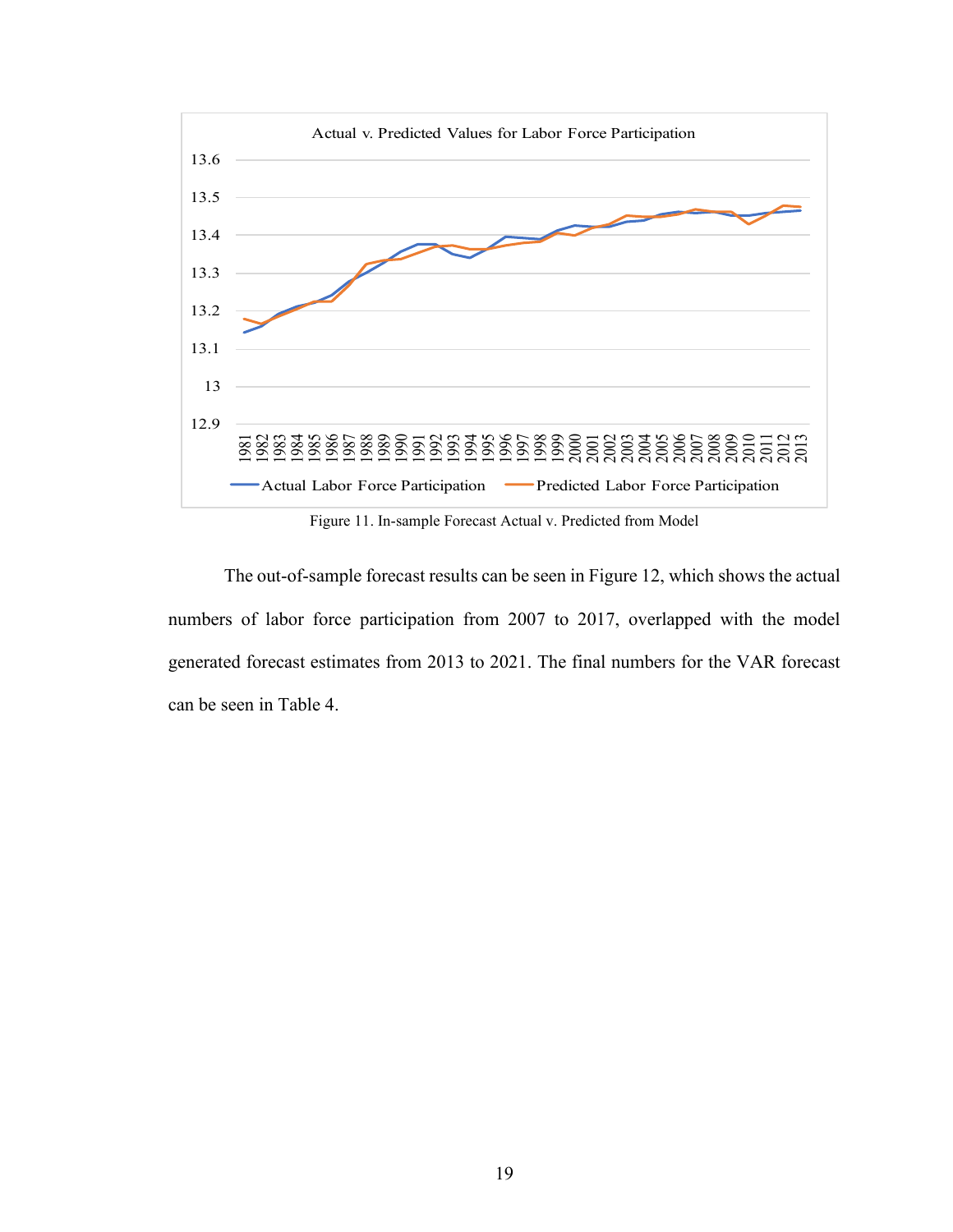

Figure 12. Labor Force Participation Actual v. Forecast 2007-2021

| Year | Actual  | Forecast |
|------|---------|----------|
| 2007 | 700,468 |          |
| 2008 | 701,646 |          |
| 2009 | 696,219 |          |
| 2010 | 695,182 |          |
| 2011 | 699,281 |          |
| 2012 | 702,636 |          |
| 2013 | 705,417 |          |
| 2014 | 696,298 | 705,417  |
| 2015 | 683,369 | 705,417  |
| 2016 | 692,154 | 705,417  |
| 2017 | 700,099 | 705,417  |
| 2018 |         | 705,417  |
| 2019 |         | 705,417  |
| 2020 |         | 684,326  |
| 2021 |         | 681,234  |

Table 4. Forecast Values of Labor Force Participation 2014-2021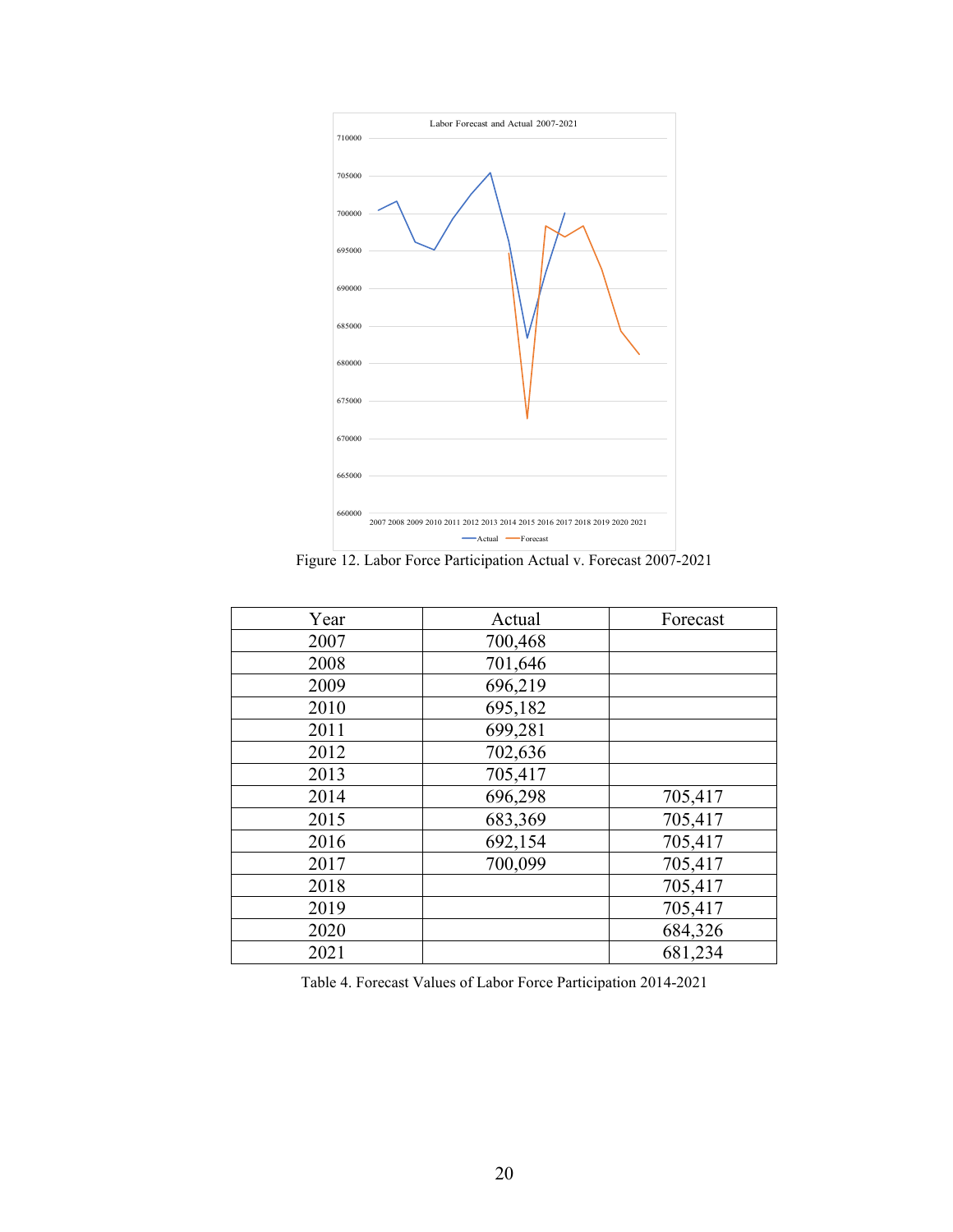

Figure 13. Forecasts of Live Births and Population Under 18 in Maine 2013-2021

Figure 13 focuses on the two most significant forecasts, the birth variable and the population under the age of 18. A sharp decline in births is forecasted, as well declines in the population under the age of 18.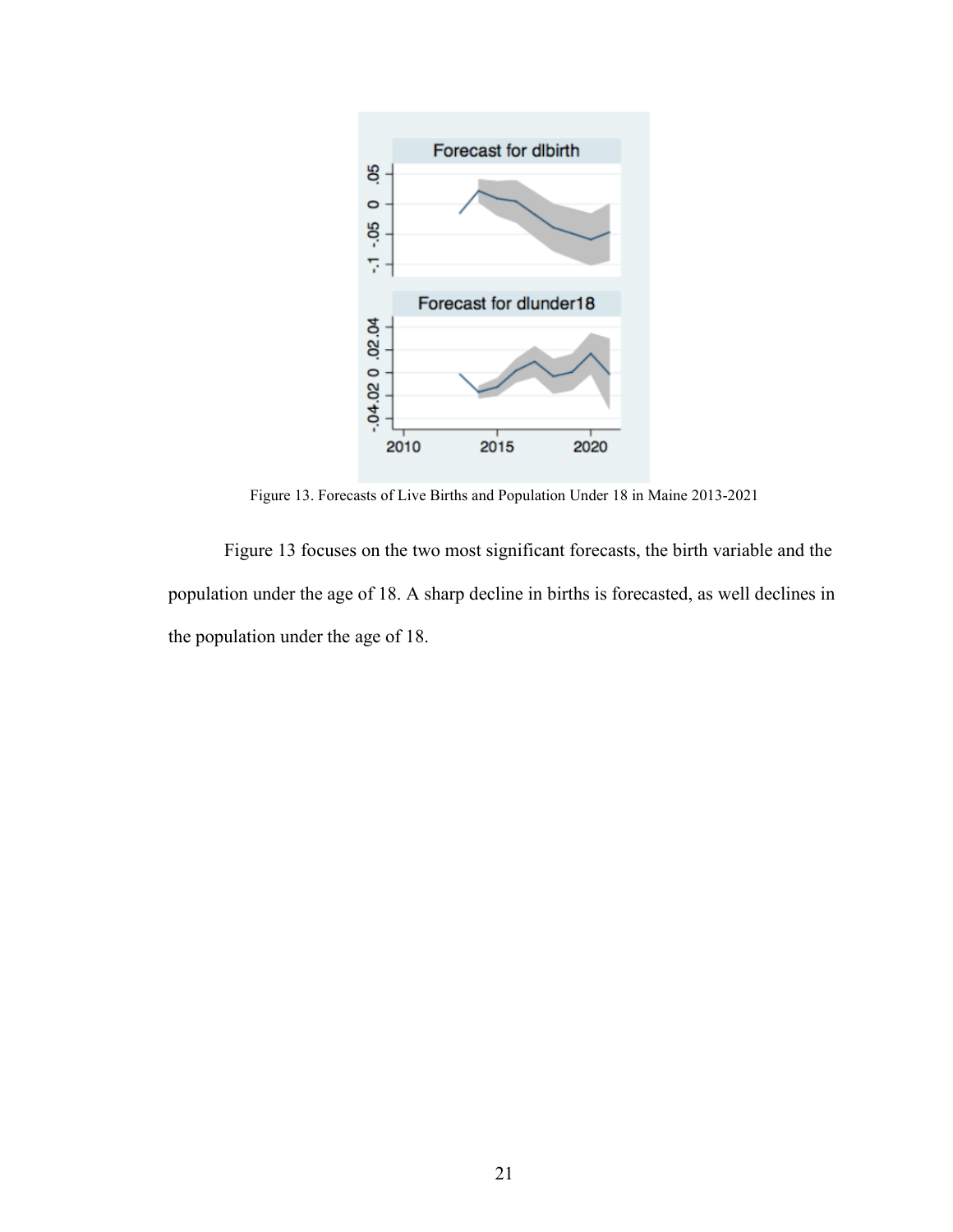#### DISCUSSION OF FINDINGS AND CONCLUSION

The choice of model specification is crucial to this study. The OLS model we used to in sample forecast prove that our variables are good indicators of labor force participation. The objective of this research was to investigate which areas of Maine's demographic structure played a part in the negative trend on labor force participation in the state. The birth variable as well as the age groups helped investigate this hypothesis, while the net migration variable depicted the future of migration in and out of Maine. Both of these variables are drivers of population and effect the demographic structure of the state. As seen in Figure 13, the most concerning forecast trend is that of births in Maine, which is shown to have a sharp negative slope. In turn, this negatively trending number of births effects the under 18 age group a few years later. As explained by our results, these two variables are also the ones that have the most substantial and positive effect on labor force participation. Therefore, the main issue responsible for declining labor force participation in Maine is the low fertility rates in the state leading to lack of children, or residents, under the age of 18.

Figure 12 shows that, though the forecast created by our model follows the trend of actual labor force participation well, the model tends to overestimate the decline in labor force participation in the year 2015. Therefore, we should keep in mind that the second dip in labor force participation which is forecasted is overestimated as well, although the negative trend should be consistent.

The structural changes due to advances in technology, loosening of international trade barriers, and an increase in human capital in The United States have completely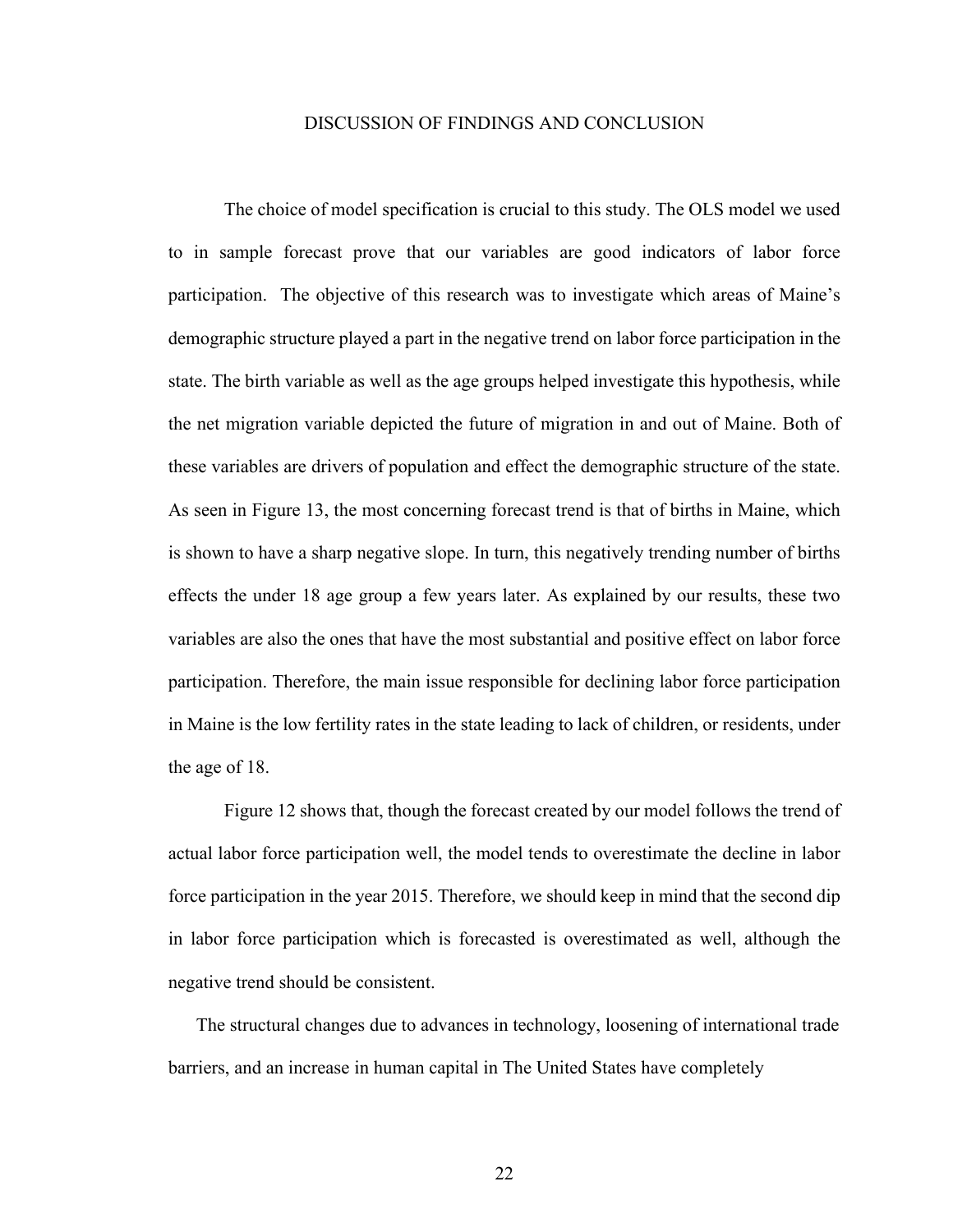revamped workforce characteristics in our country. According to projections from the Maine Center for Workforce Information and Research, there will be an increase in the number of jobs needed in 2024 by a total of 0.8%. Growth of employment in sectors such as Healthcare Practitioners and Technical Occupations (9.5%), Healthcare Support Occupations (9.4%), and Personal Care and Service Occupations (5.4%) will have huge growth. These sectors provide services which meet the demands of an aging population. Looking at the forecasts that we created for labor force participation, a growth rate of almost 10% by 2024 in healthcare sectors will mean a huge shortage of labor will be felt.

Our model shows the importance positive impact of the presence of people under the age of 18 and birth rates into the state. It is clear that in order to keep up with the imminent growth of employment, and in order to fill these positions, the state of Maine needs to focus on driving up the population of younger people in the state. This can be done by enticing higher rates of in migration, discouraging outmigration of high school and college graduates, and providing incentives to families for having children. Policies such as student loan repayment for potential healthcare workers can act as incentives to attract doctors, nurses, and other healthcare workers to the state. These policies are especially pertinent in rural areas in the state where we currently see a shortage of providers. Inhabitants in these areas must often travel to Bangor, Portland, or even in some cases Boston for proper medical services.

Sectors that are projected to have negative employment returns in 2024 are Production Occupations, with shocking projected percent change of -10.1% and Farming, Fishing, and Forestry Occupations with a decline of -3.5%. This just proves the trend of employment towards high technology, human capital-intensive work and away from

23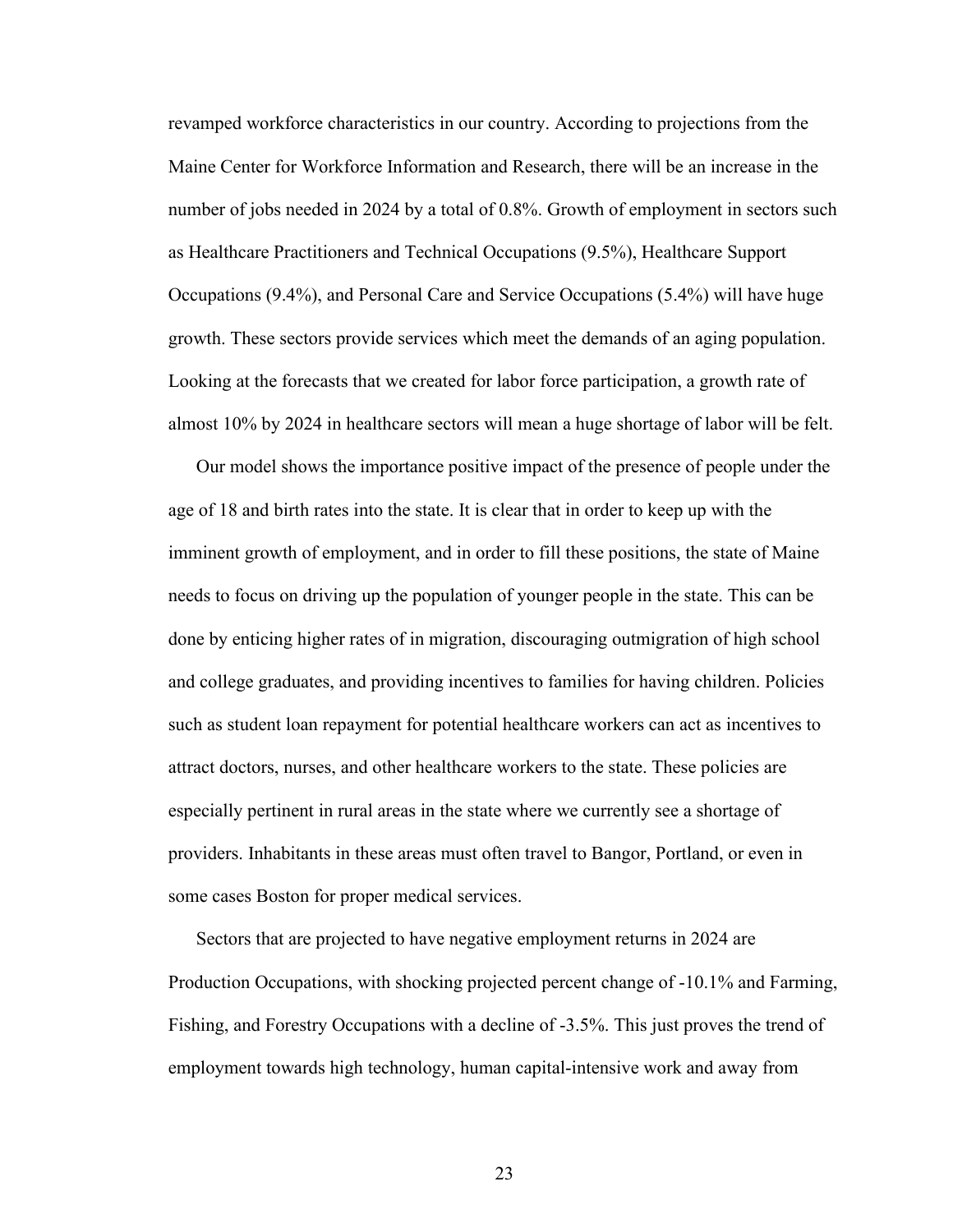manufacturing and production jobs which I mentioned in the background of this paper. A long-term goal of increasing focus on higher education in high technology sectors, which are defined as sectors that have higher average amount of research and development or percentages of scientific, engineering, and technical occupations (Malecki, 1984), while enacting programs which incentivize college graduates in these fields to stay in Maine, will increase human capital in the state. Malecki (Malecki, 1984) believes that there needs to be more focus on improvement of education and funding of universities since they can be and should be more fundamental in shaping competitive advantage in their regions. According to him, regions such as the Northeast, California, and Texas are the only areas where Universities regions are making a big difference because those tend to be the regions where there is more funding poured into universities, and where the universities place importance on research.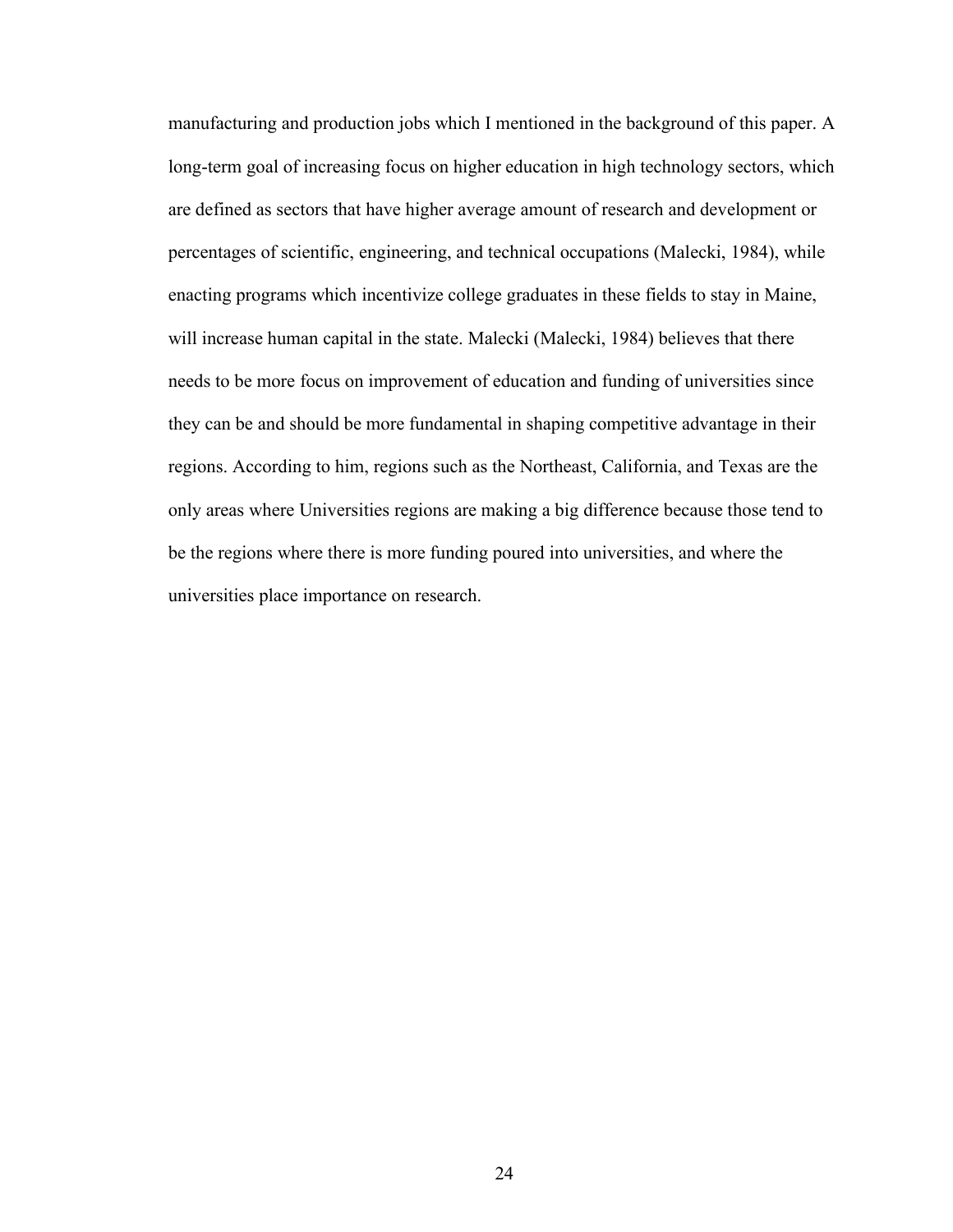#### REFERENCES

- Aaronson, S., Fallick, B., Figura, A., Pingle, J. F., & Wascher, W. L. (2006). The Recent Decline in the Labor Force Participation Rate and Its Implications for Potential Labor Supply. *Brookings Papers on Economic Activity*, *2006*(1), 69–134.
- Bechtel, M. and Leuffen, D. (2010). Forecasting European Union politics: Real-time forecasts in political time series analysis. *European Union Politics*, 11(2), pp.309- 327.
- Breece, James, Glenn Mills, and Todd Gabe. The Economic Implications of Maine's Changing Age Structure. Maine Policy Reiew 24.2 (2015): 13-22
- Canova, F. and Pappa, E. Price dispersions in monetary unions: the role of fiscal shocks Economic Journal, 117 (2007), pp. 713-737
- Chiang, S. (2011). The sources of metropolitan unemployment fluctuations in the Greater Taipei metropolitan area\*. *Papers in Regional Science*, 91(4), pp.775-793.
- Deller, Steven C.; Tsai, Tsung-Hsiu (Sue); Marcouiller, David W.; English, Donald B.K. 2001. The role of amenities and quality of life in rural economic growth. American Journal of Agricultural Economics. 83(2): 352-365.
- Frees, E. W. (2006). Forecasting Labor Force Participation Rates. *Journal of Official Statistics*, *22*(3), 453–485
- Fujita, S. Dynamics of worker flows and vacancies: evidence from the sign restriction approach. Journal of Applied Econometrics, 26(2011), pp. 89-121
- Harris, C. (2005). A Multiregional, Multi-industry Forecasting Model. *Papers in Regional Science*, 25(1), pp.169-180.
- Inoue, A., & Kilian, L. (2013). Inference on impulse response functions in structural VAR models. *Journal of Econometrics*, *177*(1), 1–13. https://doi.org/10.1016/j.jeconom.2013.02.009
- Longhi, S. and Nijkamp, P. (2007). Forecasting Regional Labor Market Developments under Spatial Autocorrelation. *International Regional Science Review*, 30(2), pp.100-119.
- Loubal, P. and McBride, J. (2005). Information-Preserving Processes in the Forecasting of Distribution Matrices. *Papers in Regional Science*, 25(1), pp.153-167 Gabe, T (2003): "Local Industry Agglomeration and New Business Activity"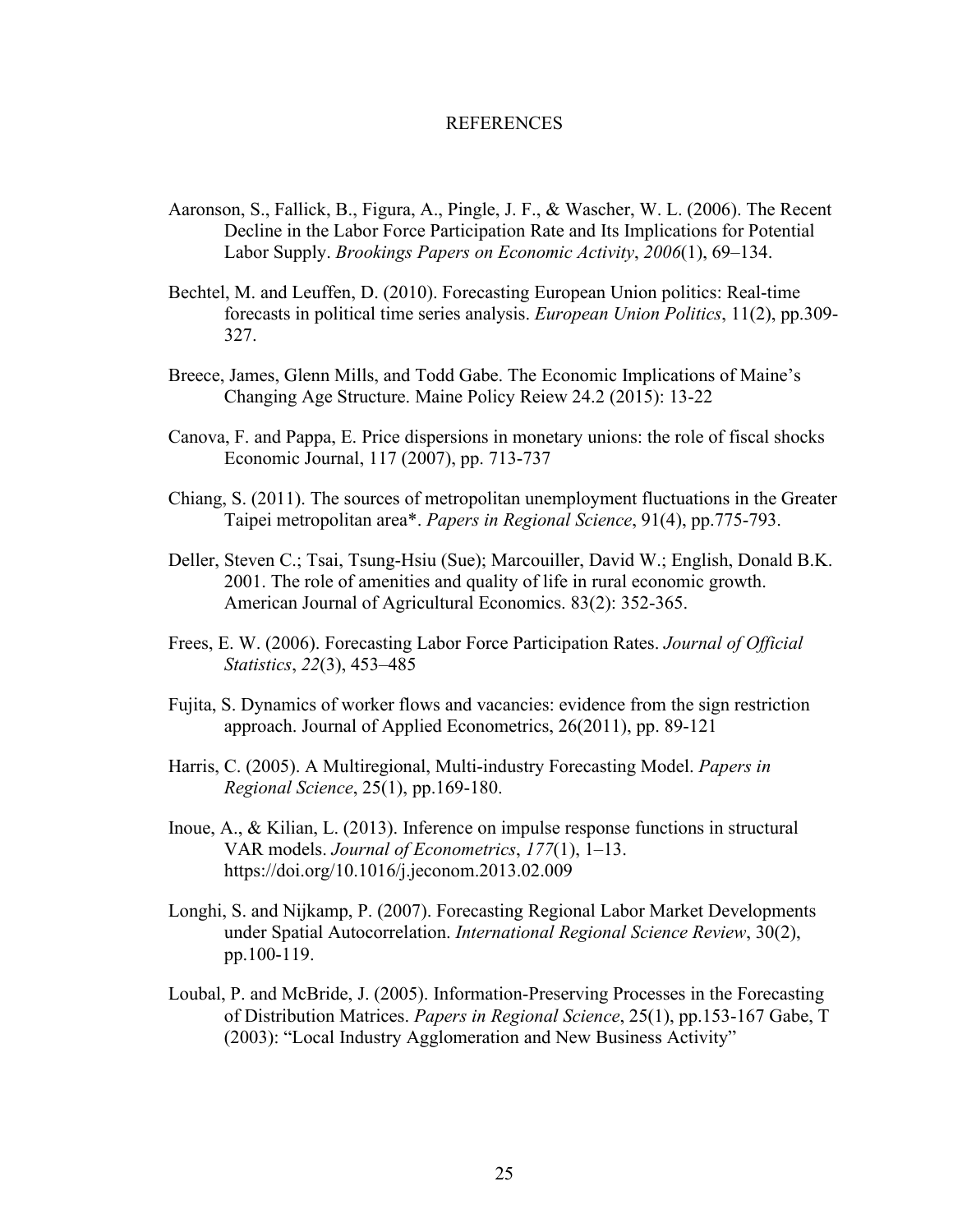Edward J. Malecki (2007) High Technology and Local Economic Development, Journal of the American Planning Association, 50:3, 262-269, DOI: 10.1080/01944368408976593

Maine Department of Labor. (2014). Maine Workforce Outlook 2012 to 2022, 1–24.

- Dedola, N and Neri, S. What does a technology shock do? A VAR analysis with modelbased sign restrictions. Journal of Monetary Economics, 54(2007), pp. 512-549
- Rickman, D. (2001). Using Input-Output Information for Bayesian Forecasting of Industry Employment in a Regional Econometric Model. *International Regional Science Review*, 24(2), pp.226-244.
- Rickman, D. (2002). A Bayesian forecasting approach to constructing regional inputoutput based employment multipliers. *Papers in Regional Science*, 81(4), pp.483- 498.
- Rey, S. (2005). Integrated regional econometric+input-output modeling: Issues and opportunities\*. *Papers in Regional Science*, 79(3), pp.271-292.
- Rapach, D. E., & Strauss, J. K. (2005). Forecasting Employment Growth in Missouri with Many Potentially Relevant Predictors: An Analysis of Forecast Combining Methods, 97–112.
- Rapach, D. E., & Strauss, J. K. (2008). Forecasting US employment growth using forecast combining methods. *Journal of Forecasting*, *27*(1), 75–93.
- Stock, James H. and Watson, Mark W. "Combination Forecasts of Output Growth in a Seven-Country Data Set." Journal of Forecasting, September 2004, 23(6), pp. 405-30.
- Wolman, H. (Hal), Stokan, E., & Wial, H. (2015). Manufacturing Job Loss in U.S. Deindustrialized Regions—Its Consequences and Implications for the Future: Examining the Conventional Wisdom. *Economic Development Quarterly*, *29*(2), 102–112.